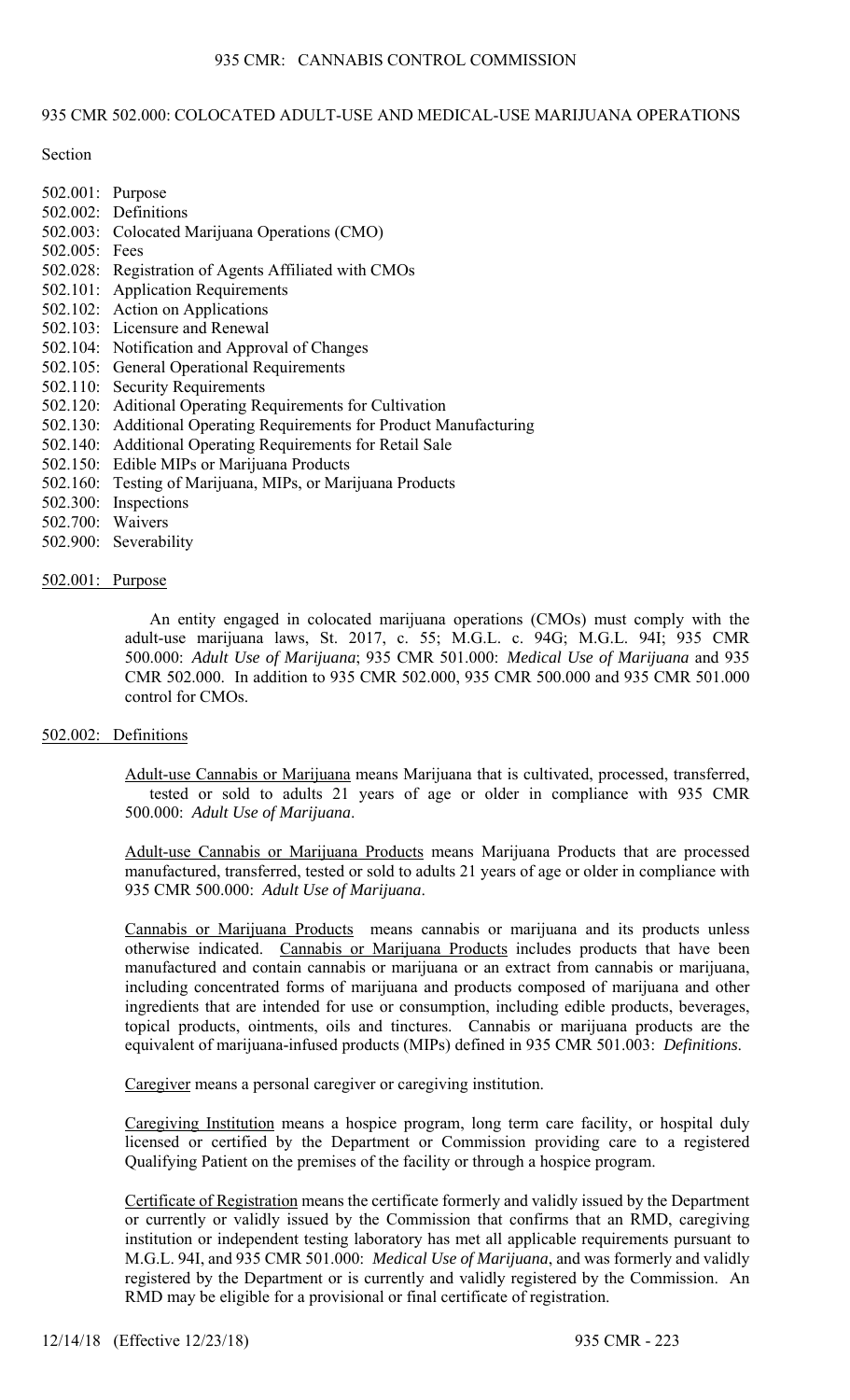#### 502.002: continued

Clone means a clipping from a cannabis or marijuana plant which can be rooted and grown.

Colocated Marijuana Operations (CMO) means an entity operating under both an RMD registration pursuant to 935 CMR 501.000: *Medical Use of Marijuana*, and under at least one Marijuana Establishment license pursuant to 935 CMR 500.000: *Adult Use of Marijuana*, on the same premise. Colocated marijuana operations pertain to cultivation, product manufacturing, and retail, but not any other adult-use license.

Commission means the Massachusetts Cannabis Control Commission established by M.G.L. c. 10, § 76, or its representatives. The Commission has authority to implement the state marijuana laws, which include, but are not limited to, St. 2017, c. 55; M.G.L. c. 94G; M.G.L. c. 94I; 935 CMR 500.000: *Adult Use of Marijuana*, 935 CMR 501.000: *Medical Use of Marijuana*, and 935 CMR 502.000.

Commission Designee(s) means other state or local officials or agencies working in cooperation with the Commission and as designated by the Commission to carry out the Commission's responsibilities and to ensure compliance with the adult-use, medical-use, and colocated- operations laws.

Consumer means a person who is 21 years of age or older.

Delivery means the lawful delivery of marijuana or MIPs for medical use to a patient or caregiver.

Department of Public Health or Department means the Massachusetts Department of Public Health, unless otherwise specified. The Department had the authority to implement and regulate the medical-use of marijuana program before the Program Transfer.

Edible Marijuana-infused Products (Edible MIPs) means a Marijuana-infused Product (MIP) that is to be consumed by eating or drinking. Edible MIPs are the equivalent of edible marijuana products under 935 CMR 500.000: *Adult Use of Marijuana*.

Finished Marijuana means usable marijuana, cannabis resin or cannabis concentrate.

Hardship Cultivation Registration means a registration issued to a registered Qualifying Patient under the requirements of 935 CMR 501.035: *Hardship Cultivation Registration*.

Hemp means the plant of the genus Cannabis or any part of the plant, whether growing or not, with a delta-9-tetrahydrocannabinol concentration that does not exceed 0.3% on a dry weight basis of any part of the plant of the genus Cannabis, or per volume or weight of cannabis or marijuana product, or the combined percent of delta-9-tetrahydrocannabinol and tetrahydrocannabinolic acid in any part of the plant of the genus Cannabis regardless of moisture content.

Identification Badges are badges issued by an RMD, a Marijuana Establishment or the Commission, which must be used while on CMO premises. Identification badges must be issued in a form and manner determined by the Commission.

Independent Testing Laboratory means a laboratory qualified to test medical-use marijuana in compliance with M.G.L. c. 94I; 935 CMR 501.000: *Medical Use of Marijuana*, or adult-use marijuana licensed in accordance with M.G.L. c. 94G and 935 CMR 500.000: *Adult Use of Marijuana*. Testing by either a registered or licensed Independent Testing Laboratory may be deemed by the Commission to satisfy the requirements of M.G.L. c. 94G, § 15.

Laboratory Agent means an employee of an independent testing laboratory registered in accordance with 935 CMR 501.032: *Registration of Testing Laboratory Agents*, who transports or tests medical-use marijuana or MIPs; or an employee of an Independent Testing Laboratory registered in accordance with 935 CMR 500.029: *Registration and Conduct of Laboratory Agents*, who transports, possesses or tests cannabis or marijuana in compliance with 935 CMR 500.000: *Adult Use of Marijuana*.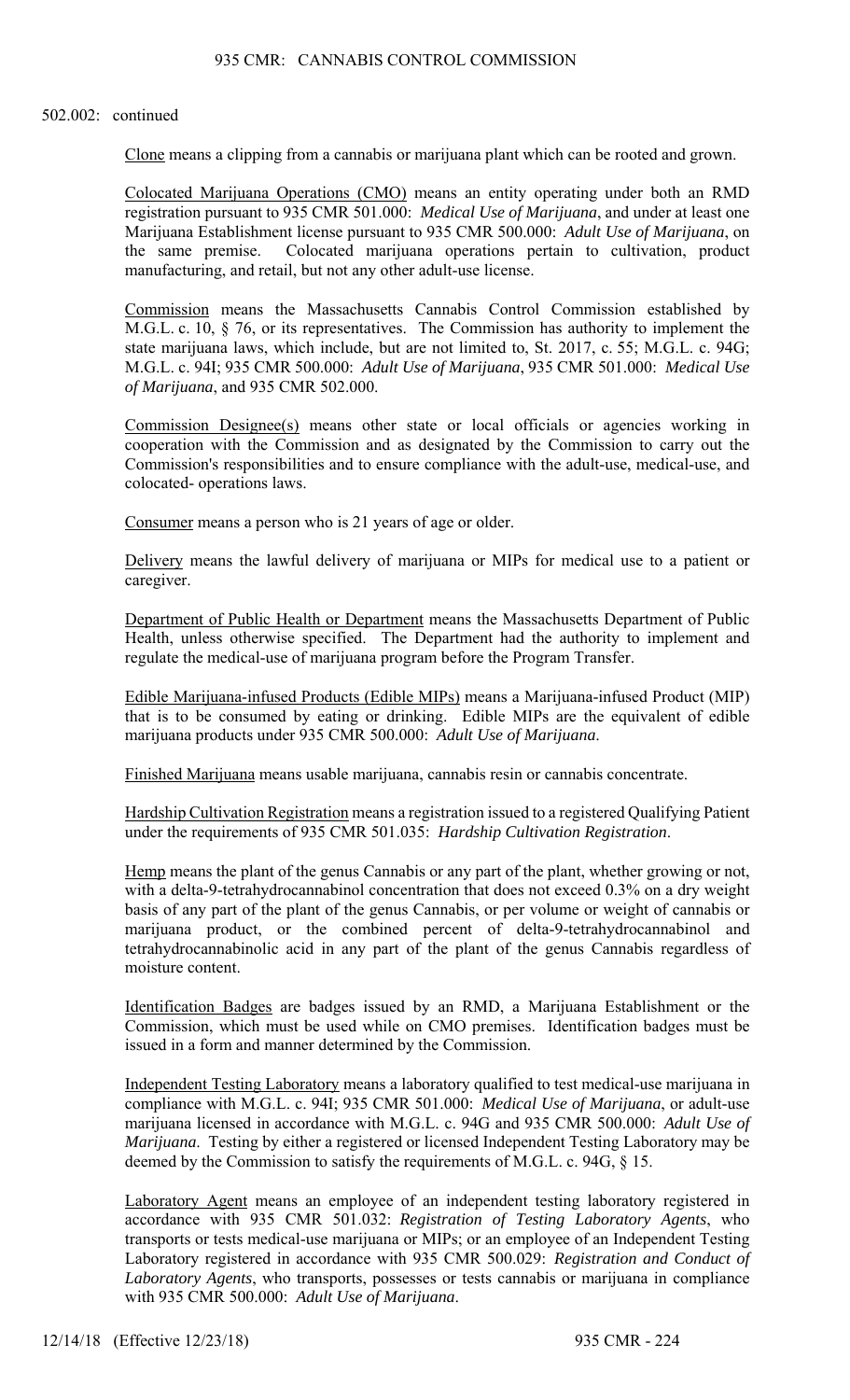#### 502.002: continued

License means the certificate issued by the Commission that confirms that a Marijuana Establishment has met all applicable requirements pursuant to St. 2017, c. 55, M.G.L. c. 94G, and 935 CMR 500.000: *Adult Use of Marijuana*. An applicant may be eligible for a provisional or final license.

Licensee means a person or entity licensed by the Commission to operate a Marijuana Establishment under 935 CMR 500.000: *Adult Use of Marijuana*.

Limited Access Area means an indoor or outdoor area on the registered premises of a CMO where cannabis or MIPs or marijuana products, or their byproducts are cultivated, stored, weighed, packaged, processed, or disposed, under the control of a CMO, with access limited only to those persons that are essential to operations in these areas designated by the CMO, representatives of the Commission as authorized by the adult-use, medical-use, and colocated operations laws, Commission designee(s), and law enforcement authorities acting within their lawful jurisdiction. An RMD agent can also access this area for adult-use if they are also a marijuana establishment agent designated by the establishment.

Marijuana or Cannabis means all parts of any plant of the genus Cannabis, not excepted in 935 CMR 501.003: *Definitions*, and whether growing or not; the seeds thereof; and resin extracted from any part of the plant; clones of the plant; and every compound, manufacture, salt, derivative, mixture or preparation of the plant, its seeds or resin including tetrahydrocannabinol as defined in M.G.L. c. 94G, § 1; provided that cannabis shall not include:

(a) the mature stalks of the plant, fiber produced from the stalks, oil, or cake made from the seeds of the plant, any other compound, manufacture, salt, derivative, mixture or preparation of the mature stalks, fiber, oil, or cake made from the seeds of the plant or the sterilized seed of the plant that is incapable of germination;

(b) hemp; or

(c) the weight of any other ingredient combined with cannabis or marijuana to prepare topical or oral administrations, food, drink or other products.

Marijuana Establishment means an adult-use Marijuana Cultivator, Craft Marijuana Cooperative, Marijuana Product Manufacturer, Marijuana Retailer, Independent Testing Laboratory, Marijuana Research Facility, Marijuana Transporter, Marijuana Microbusiness or any other type of licensed marijuana-related business.

Marijuana Establishment Agent means a board member, director, employee, executive, manager, or volunteer of a Marijuana Establishment, who is 21 years of age or older. Employee includes a consultant or contractor who provides on-site services to a Marijuana Establishment related to the cultivation, harvesting, preparation, packaging, storage, testing, or dispensing of marijuana.

Marijuana-infused Product (MIP) means a product infused with marijuana that is intended for use or consumption including, but not limited to, edible products, ointments, aerosols, oils, and tinctures. Marijuana-infused Product (MIP), when created or sold by an RMD, shall not be considered a food or a drug as defined in M.G.L. c. 94, § 1. MIPs are the equivalent of marijuana products under 935 CMR 500.000: *Adult Use of Marijuana*.

Massachusetts Resident means a person whose primary residence is located in Massachusetts.

Medical-use Cannabis or Marijuana means Marijuana that is cultivated, processed, transferred, tested or sold in compliance with 935 CMR 501.000: *Medical Use of Marijuana*.

Medical-use Cannabis or Marijuana Products means Marijuana Products that are manufactured, transferred, tested or sold in compliance with 935 CMR 501.000: *Medical Use of Marijuana*.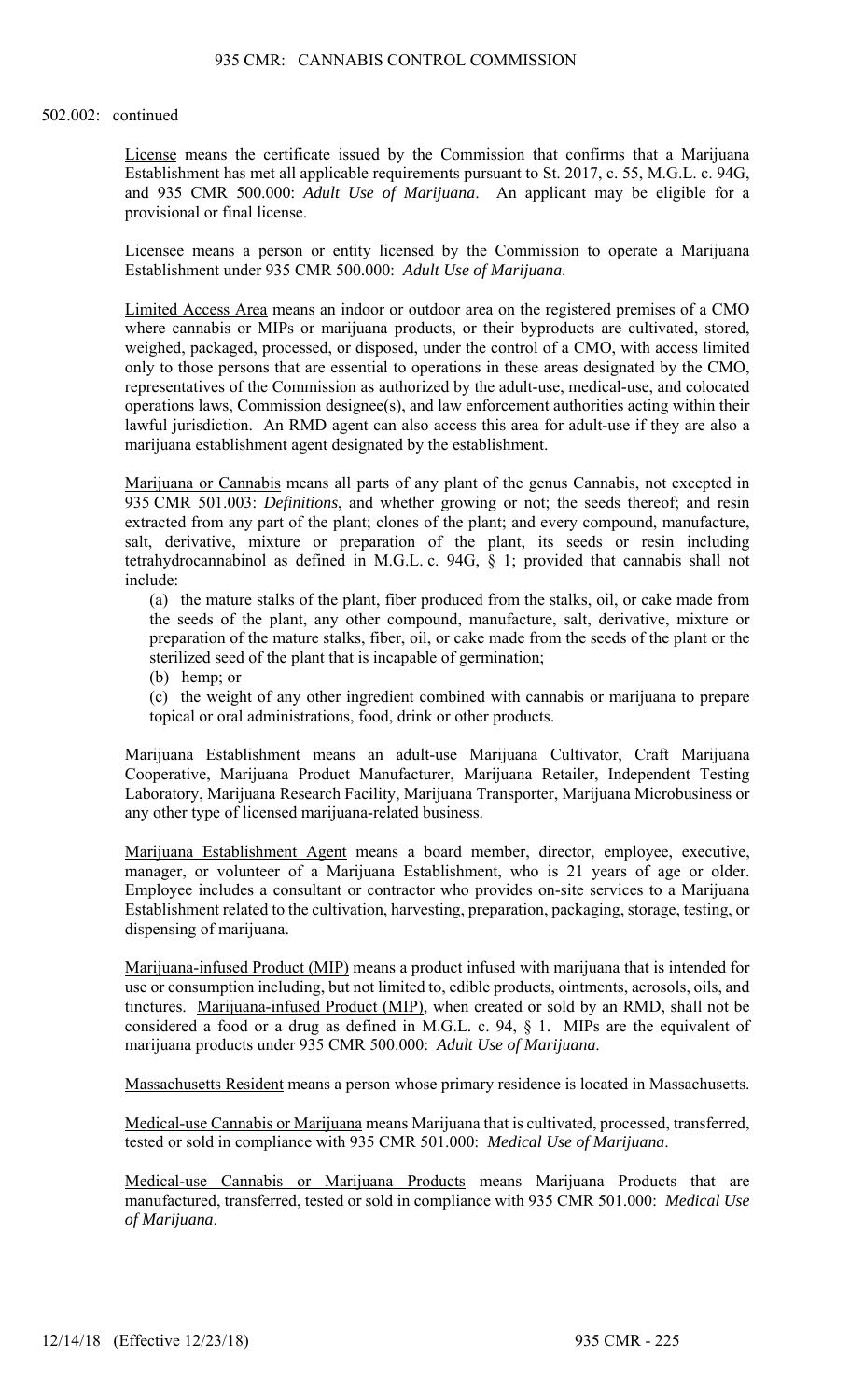#### 502.002: continued

Patient Registration Card means an identification card formerly and validly issued by the Department or currently and validly issued by the Commission, to a registered Qualifying Patient, personal caregiver, institutional caregiver, RMD agent or laboratory agent. The medical registration card allows access into Commission-supported databases. The medical registration card facilitates verification of an individual registrant's status including, but not limited to, identification by the Commission and law enforcement authorities of those individuals who are exempt from Massachusetts criminal and civil penalties under M.G.L. c. 94I, and 935 CMR 501.000: *Medical Use of Marijuana*.

Person means an individual or an entity.

Personal Caregiver means a person, formerly and validly registered by the Department or currently and validly registered by the Commission, who is at least 21 years old, who has agreed to assist with a registered Qualifying Patient's medical use of marijuana, and is not the registered Qualifying Patient's certifying healthcare provider. A visiting nurse, personal care attendant, or home health aide providing care to a registered Qualifying Patient may serve as a personal caregiver, including to patients younger than 18 years old as a second caregiver.

Program Transfer means the transfer of the medical use of marijuana program to the Commission pursuant to St. 2017, c. 55, §§ 64 through 71, and 82, and M.G.L. c. 94I.

Provisional RMD Certificate of Registration means a certificate formerly and validly issued by the Department or currently and validly issued by the Commission confirming that an RMD completed the application process.

Qualifying Patient means a Massachusetts resident 18 years of age or older who has been diagnosed by a Massachusetts licensed healthcare provider as having a debilitating medical condition, or a Massachusetts resident younger than 18 years old who has been diagnosed by two Massachusetts licensed certifying physicians, at least one of whom is a board-certified pediatrician or board-certified pediatric subspecialist, as having a debilitating medical condition that is also a life-limiting illness, subject to 935 CMR 501.010(10).

Registered Marijuana Dispensary (RMD) means an entity formerly and validly registered under 935 CMR 501.000: *Medical Use of Marijuana* or currently and validly registered under 935 CMR 501.100: *Registration of Registered Marijuana Dispensaries*, that acquires, cultivates, possesses, processes (including development of related products such as edible MIPs, tinctures, aerosols, oils, or ointments), transfers, transports, sells, distributes, dispenses, or administers marijuana, products containing marijuana, related supplies, or educational materials to registered Qualifying Patients or their personal caregivers. Unless otherwise specified, RMD refers to the site(s) of dispensing, cultivation, and preparation of marijuana.

Registered Qualifying Patient means a Qualifying Patient who was formerly and validly issued a registration card by the Department or is currently and validly issued a registration card by the Commission.

Registrant means the holder of a registration card or a certificate of registration, or a certifying healthcare provider registered with the Department or Commission.

RMD Agent means a board member, director, employee, executive, manager, or volunteer of an RMD, who is 21 years of age or older. Employee includes a consultant or contractor who provides on-site services to an RMD related to the cultivation, harvesting, preparation, packaging, storage, testing, or dispensing of marijuana.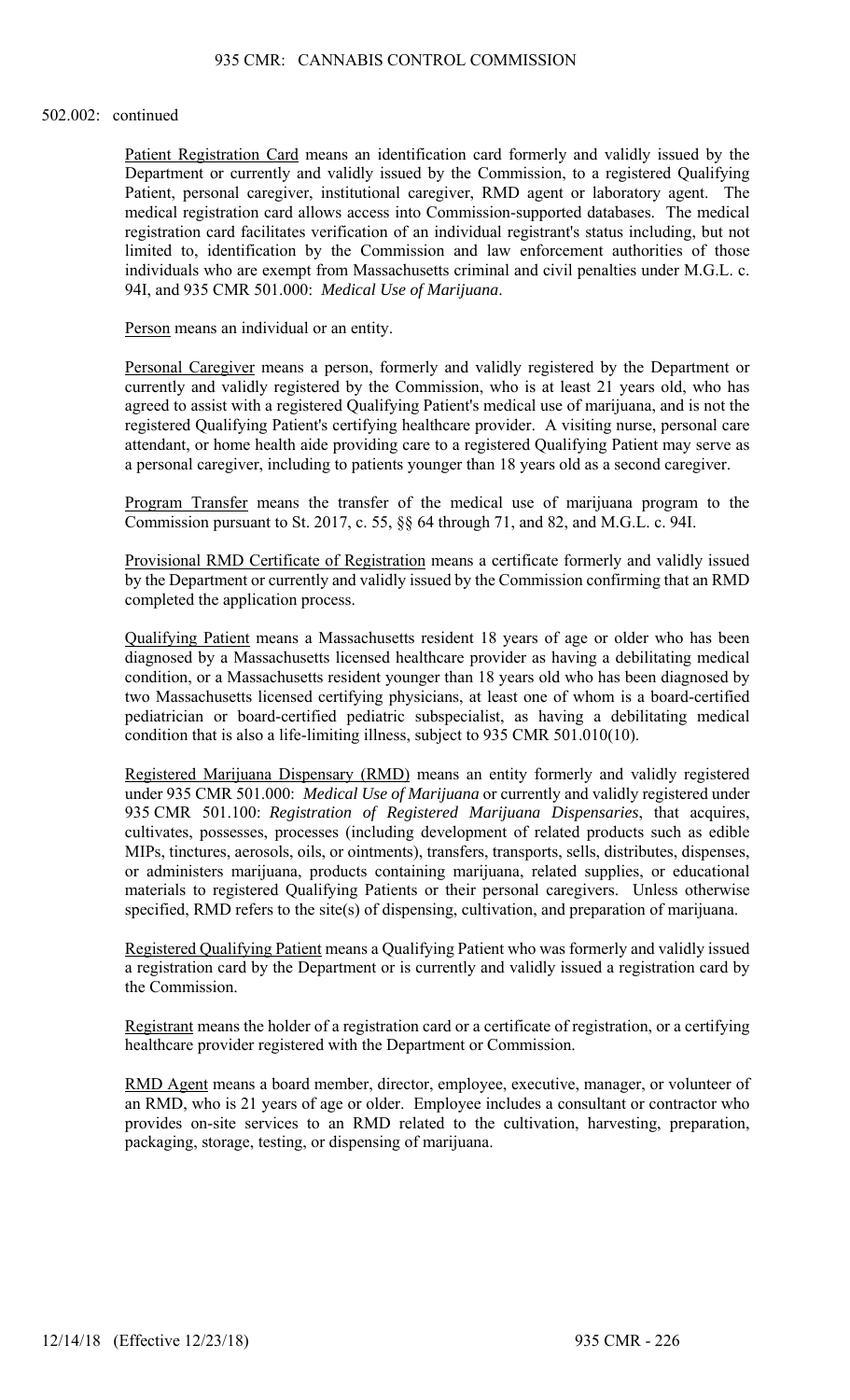### 935 CMR: CANNABIS CONTROL COMMISSION

#### 502.002: continued

Seed-to-sale Electronic Tracking System means a system designated by the Commission as the system of record (Seed-to-sale SOR) or a secondary electronic tracking system used by an RMD or an Independent Testing Laboratory. This system shall capture everything that happens to an individual marijuana plant, from seed and cultivation, through growth, harvest and manufacture of MIPs, including transportation, if any, to final sale of finished products. Seed-to-sale Electronic Tracking System shall utilize a unique-plant identification and unique-batch identification. It will also be able to track agents' and registrants' involvement with the marijuana product. Any secondary system used by the RMD or Independent Testing Laboratory must integrate with the SOR in a form and manner determined by the Commission.

Seed-to-sale System of Record (Seed-to-sale SOR) means the electronic tracking system designated and required by the Commission to perform a process.

Visitor means an individual, other than an RMD agent or Marijuana Establishment agent, authorized by the CMO to be on the premises of an establishment for a purpose related its operations, provided however, that no such individual shall be younger than 21 years old.

## 502.003: Colocated Marijuana Operations (CMOs)

A Registered Marijuana Dispensary (RMD) may also be licensed to conduct adult-use operations as a Cultivator, Product Manufacturer and Retailer, as defined in 935 CMR 502.002. No other license type qualifies for CMOs.

A Marijuana Establishment may also be registered as an RMD. No other registration type qualifies for CMOs.

A "CMO" may also be used to refer to an RMD that is also licensed as a Marijuana Establishment, or a Marijuana Establishment that is also registered as an RMD, that conducts colocated marijuana operations at a particular premise.

#### 502.005: Fees

(1) For CMOs, an applicant must pay all of the following fees:

(a) Marijuana Establishment Application Fee. The application fee for a Marijuana Establishment, that will be colocated with an RMD, shall be the respective application fee for the type of Marijuana Establishment set forth in 935 CMR 500.005: *Fees* or \$450, whichever is lower.

(b) RMD Application Fee. The application fee for an RMD, that will be colocated with a Marijuana Establishment, shall be the applicable fee set forth in 935 CMR 501.004: *Fees*. (c) License and Registration Fees. A CMO must pay the respective registration fee(s) for operating an RMD, and the respective licensing fee(s) for operating a Marijuana Establishment.

(2) The fees identified in 935 CMR 502.005 do not include the following:

(a) The costs associated with the Commission SOR, the Seed-to-sale electronic tracking system, which includes a monthly program fee and fees for plant and package tags.

(b) The costs associated with criminal background checks as required under 935 CMR 500.000: *Adult Use of Marijuana* or 935 CMR 501.000: *Medical Use of Marijuana*.

(c) The costs associated with preapproval of packaging and labels in accordance with 935 CMR 502.105(7).

# 502.028: Registration of Agents Affiliated with CMOs

An agent may be registered under 935 CMR 500.000: *Adult Use of Marijuana* or 935 CMR 501.000: *Medical Use of Marijuana*. An agent working in CMOs may only perform tasks and duties permitted by the license or registration under which they are registered and may perform colocated tasks and duties only if registered under both 935 CMR 500.000 and 501.000.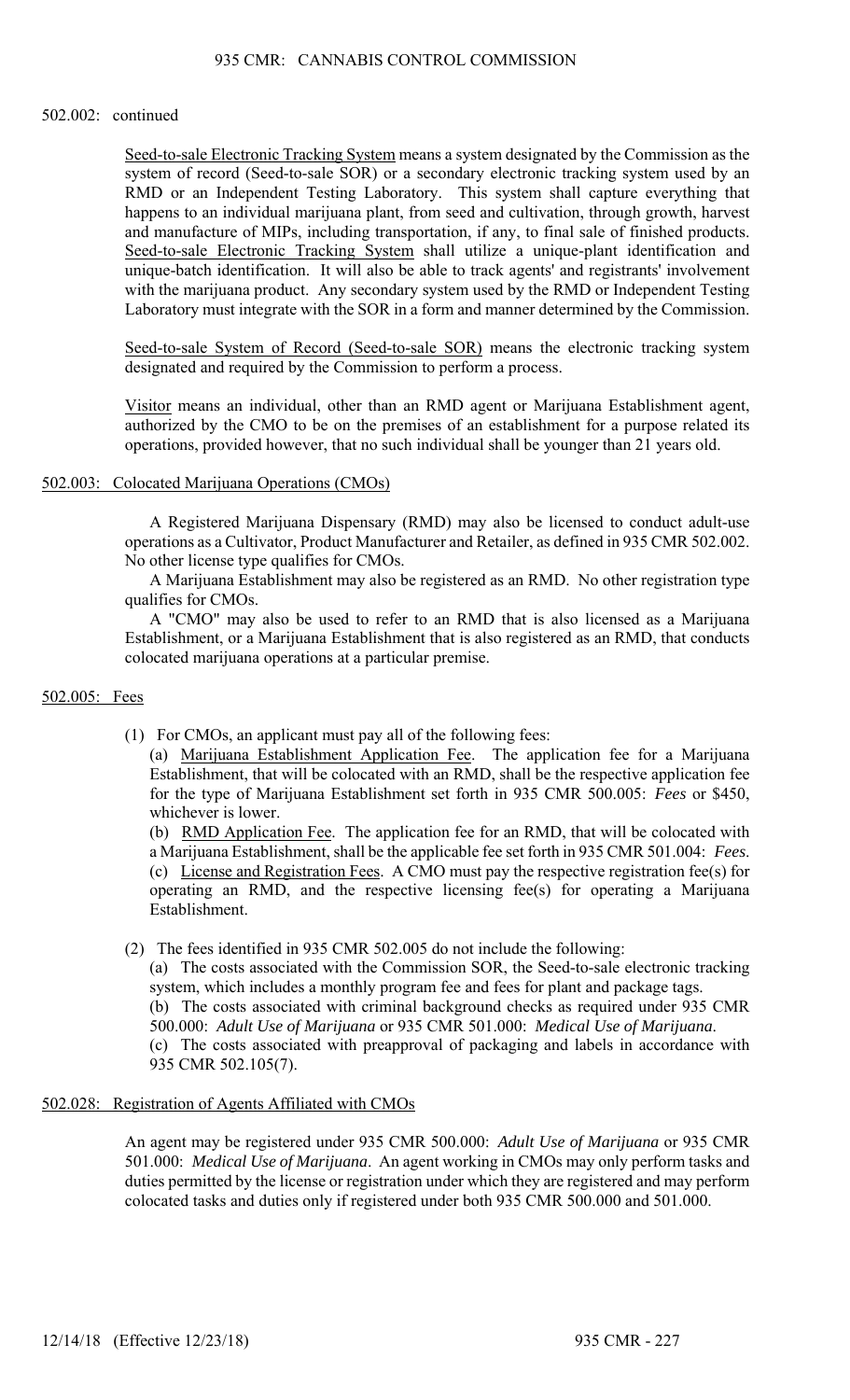## 502.101: Application Requirements

RMD applicants seeking to operate a Marijuana Establishment must comply with 935 CMR 500.101(2): *RMD Appplicants*. A Marijuana Establishment seeking to operate as an RMD must comply with the application requirements in 935 CMR 501.000: *Medical Use of Marijuana*.

(1) Additional License Requirements. There is no separate application process applicable to CMOs. However, in addition to the requirements set forth in 935 CMR 500.101: *Application Requirements*, 935 CMR 501.100: *Registration of Registered Marijuana Dispensaries*,and 501.031: *Registration of Independent Testing Laboratories*, applicants shall also provide, as part of their application, detailed descriptions of the following:

(a) a proposed plan for inventory, including entering inventory into the Seed-to-sale SOR so that it separates adult-use and medical-use products, and transferring inventory between an RMDs and a Marijuana Establishment;

(b) a proposed plan for transporting marijuana, MIPs, or marijuana products, including plans for how the CMO will comply with 935 CMR 500.105(13): *Transportation Between Marijuana Establishments* and 935 CMR 501.110(5): *Registered Marijuana Dispensary Transportation of Marijuana and MIPs*, and which shall prohibit delivery of adult-use products; and

(c) a proposed plan for maintaining records, including plans for separating financial records for adult-use products to ensure compliance with the applicable tax laws;

# 502.102: Action on Applications

Action on applications for CMOs will be determined in a form and a manner determined by the Commission which includes, but is not limited to, the procedures set forth in 935 CMR 500.102: *Action on Applications*.

# 502.103: Licensure and Renewal

Action on licensure and renewal for CMOs will be determined in a form and a manner determined by the Commission which includes, but is not limited to, the procedures set forth in 935 CMR 500.103: *Licensure and Renewal*.

# 502.104: Notification and Approval of Changes

Action on notification and approval of changes for CMOs will be determined in a form and a manner determined by the Commission which includes, but is not limited to, the procedures set forth in 935 CMR 500.104: *Notification and Approval of Changes*.

# 502.105: General Operational Requirements

(1) Written Operating Procedures. A CMO shall have detailed written operating procedures. (a) A CMO must have written operating procedures that comply with both 935 CMR 500.105(1): *Written Operating Procedures* and 935 CMR 501.105(1).

A CMO is not precluded from having two sets of written operating procedures, one applicable to medical-use and one applicable to adult-use operations; or from having one set of written operating procedures so long as it complies with both 935 CMR 500.105(1): *Written Operating Procedures* and 935 CMR 501.105(1).

(b) If the CMO has additional locations, it shall develop and follow a set of such operating procedures for each location.

(c) If requested by the Commission, written operating procedures must be submitted to the Commission in searchable electronic form.

(2) Agent Training. For CMOs, an individual who is both an RMD agent and a marijuana establishment agent must receive the trainings provided in both 935 CMR 500.105(2)(a) and (b), and 935 CMR 501.105(8): *RMD Agent Training*, including training regarding privacy and confidentiality requirements for patients. Agents responsible for tracking and entering product into the Seed-to-sale SOR must receive training in a form and manner determined by the Commission.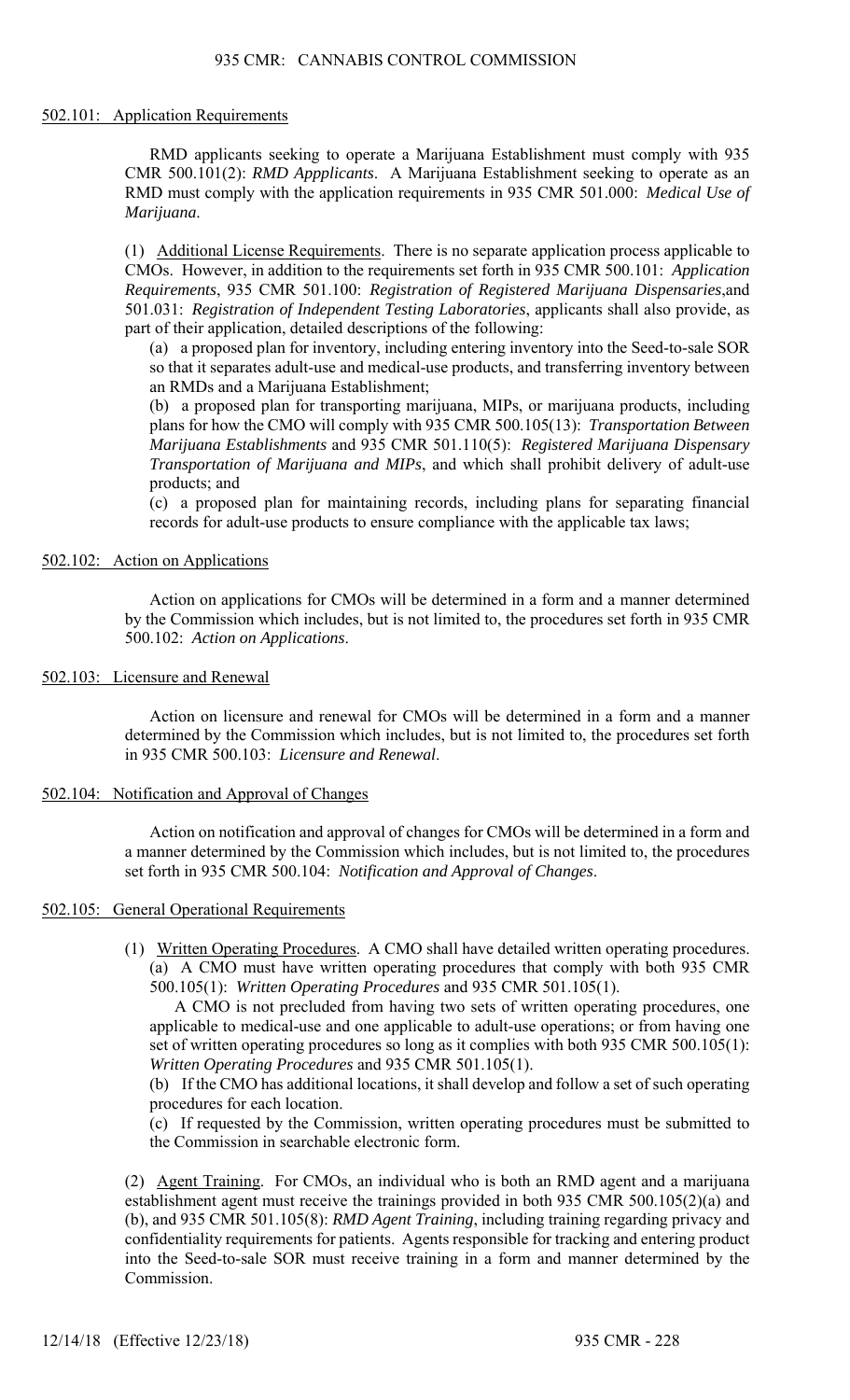(3) Requirements for the Handling of Marijuana. Unless otherwise authorized by the Commission, a CMO must comply with 935 CMR 500.105(3): *Requirements for the Handling of Marijuana* and 935 CMR 501.105(3): *Requirements for Handling and Testing Marijuana and for Production of MIPs*.

## (4) Marketing and Advertising Requirements.

(a) Permitted Practices.

1. A CMO may develop a business name and logo to be used in labeling, signage, and other materials; provided however, that use of medical symbols, images of marijuana, or related paraphernalia, and colloquial references to cannabis and marijuana that the Commission determines are appealing to persons younger than 21 years old are prohibited from use in this business name and logo.

2. Sponsorship of a charitable, sporting or similar event, except that advertising, marketing, and branding at or in connection with such an event is prohibited unless at least 85% of the audience is reasonably expected to be 21 years of age or older, as determined by reliable, current audience composition data.

3. A CMO may display, in secure, locked cases, samples of each product offered for sale and subject to the requirements of 935 CMR 500.110: *Security Requirements for Marijuana Establishments*. These display cases may be transparent. An authorized agent may remove a sample of marijuana from the case and provide it to the Qualifying Patient, caregiver or consumer for inspection, provided the Qualifying Patient, caregiver or consumer may not consume or otherwise use the sample unless otherwise authorized in 935 CMR 502.105(4)(a)3. CMOs are prohibited from providing adult-use products for on-site social consumption.

4. A CMO may post prices in the store and may respond to questions about pricing. A CMO shall provide a catalogue or a printed list of the prices and strains of marijuana available at the CMO to registered Qualifying Patients, personal caregivers, and consumers upon request. A catalogue or a printed list of the prices, strains of marijuana and MIPs available at the CMO may also be posted on a CMO's website. A CMO cannot post prices in any other manner.

5. A CMO may engage in reasonable marketing, advertising and branding practices that do not jeopardize the public health, welfare or safety of the general public or promote the diversion of adult-use marijuana or non-medical marijuana use in individuals younger than 21 years old. Any such marketing, advertising and branding created for viewing by the public shall include the statement "Please Consume Responsibly", in a conspicuous manner on the face of the advertisement and shall include a minimum of two of the following warnings in their entirety in a conspicuous manner on the face of the advertisement:

a. "This product may cause impairment and may be habit forming."

b. "Marijuana can impair concentration, coordination and judgment. Do not operate a vehicle or machinery under the influence of this drug."

c. "There may be health risks associated with consumption of this product."

d. "For use only by adults 21 years of age or older or persons holding a patient registration card. Keep out of the reach of children."

e. "Marijuana should not be used by women who are pregnant or breastfeeding."

6. All marketing, advertising and branding produced by or on behalf of a CMO shall include the following warning, including capitalization, in accordance with M.G.L. c. 94G, § 4(a½)(xxvi):

"This product has not been analyzed or approved by the Food and Drug Administration (FDA). There is limited information on the side effects of using this product, and there may be associated health risks. Marijuana use during pregnancy and breast-feeding may pose potential harms. It is against the law to drive or operate machinery when under the influence of this product. KEEP THIS PRODUCT AWAY FROM CHILDREN. There may be health risks associated with consumption of this product. Marijuana can impair concentration, coordination, and judgment. The impairment effects of edible marijuana may be delayed by two hours or more. In case of accidental ingestion, contact poison control hotline 1-800-222-1222 or 9-1-1. This product may be illegal outside of MA."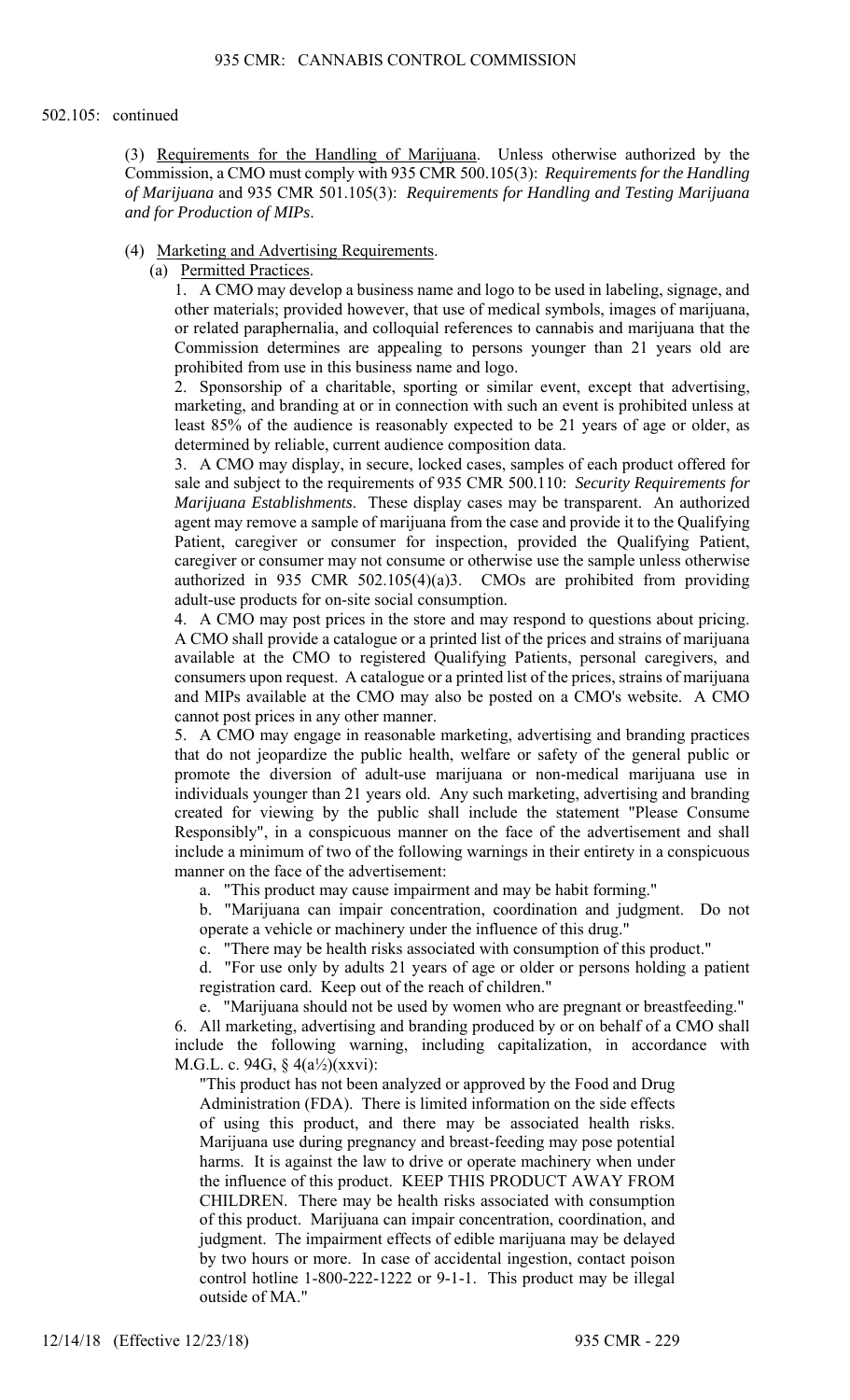(b) Prohibited Practices. The following advertising, marketing, and branding activities are prohibited:

1. advertising, marketing and branding in such a manner that is deemed to be deceptive, false, misleading, or untrue, or tends to deceive or create a misleading impression, whether directly, or by ambiguity or omission;

2. advertising, marketing and branding by means of television, radio, internet, mobile applications, social media, or other electronic communication, billboard or other outdoor advertising, or print publication, unless at least 85% of the audience is reasonably expected to be 21 years of age or older as determined by reliable and current audience composition data;

3. advertising, marketing and branding that utilizes statements, designs, representations, pictures or illustrations that portray anyone younger than 21 years old;

A CMO must seek approval from the Commission to advertise, market and brand to portray persons under 21 years of age holding a patient registration card;

4. advertising, marketing and branding including, but not limited to, mascots, cartoons, brand sponsorships and celebrity endorsements, that is deemed to appeal to a person younger than 21 years of age;

5. advertising, marketing and branding, including statements by a licensee, that makes any false or misleading statements concerning other registrants or licensees and the conduct and products of such other registrants or licensees;

6. advertising, marketing and branding through certain identified promotional items as determined by the Commission including, but not limited to, gifts, giveaways, coupons, or "free" or "donated" marijuana;

7. advertising, marketing and branding by a registrant or licensee that asserts that its products are safe, or represent that its products have curative or therapeutic effects, other than labeling required pursuant to M.G.L. c. 94G,  $\S$  4(a½)(xxvi), unless supported by substantial evidence or substantial clinical data with reasonable scientific rigor as determined by the Commission;

8. installation of any neon signage or any illuminated external signage which fails to comply with all local ordinances and requirements;

9. installation of any external signage that is illuminated beyond the period of 30 minutes before sundown until closing, provided however that the Commission may further specify minimum signage requirements;

10. the use of vehicles equipped with radio or loud speakers for the advertising of marijuana;

11. the use of radio or loud speaker equipment for the purpose of attracting attention to the sale of marijuana;

12. advertising, marketing and branding at, or in connection with, a charitable, sporting or similar event, unless at least 85% of the audience is reasonably expected to be 21 years of age or older, as determined by reliable, current audience composition data;

13. operation of any CMO website that fails to verify that the entrant is a Qualifying Patient, or a caregiver or 21 years of age or older;

14. use of unsolicited pop-up advertisements on the internet;

15. any advertising of an improper or objectionable nature including, but not limited to, the use of recipe books or pamphlets for MIPs or marijuana products which contain obscene or suggestive statements;

16. advertising, marketing or branding of MIPs or marijuana products, on clothing, cups, drink holders, apparel accessories, electronic equipment or accessories, sporting equipment, novelty items and similar portable promotional items;

17. advertising, marketing or branding on or in public or private vehicles and at bus stops, taxi stands, transportation waiting areas, train stations, airports, or other similar transportation venues including, but not limited to, vinyl-wrapped vehicles or signs or logos on transportation vehicles or company cars; and

18. display of MIPs or marijuana products so as to be clearly visible to a person from the exterior of a CMO.

(c) Nothing in 935 CMR 502.105(4)(b)1. through 18. prohibits a CMO from using a mark provided by the Commission which uses images of marijuana.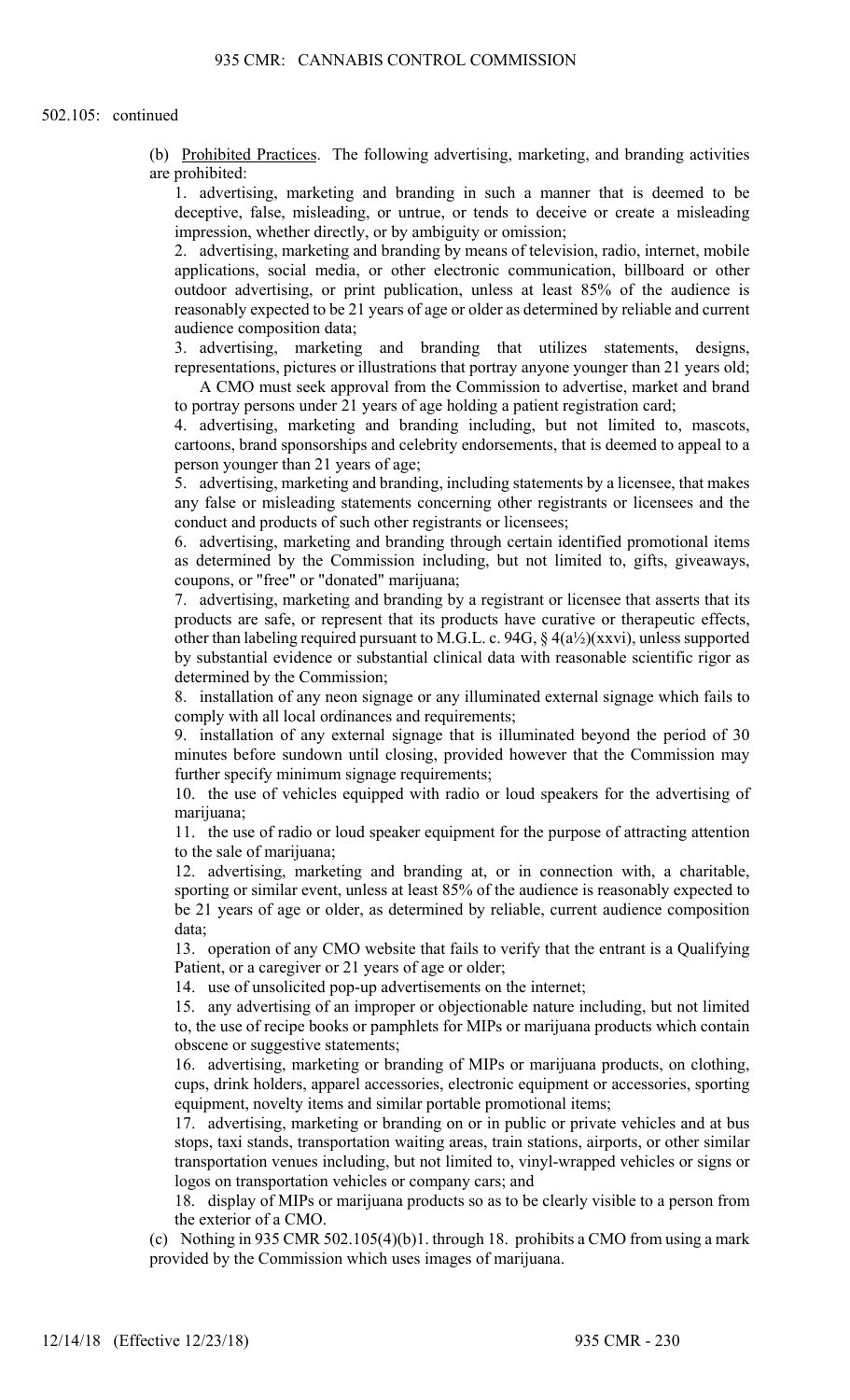### 502.105: continued

(5) Labeling of Marijuana, MIPs, or Marijuana Products.

(a) Prior to April 1, 2019, at the point of sale, a CMO's marijuana, MIPs or marijuana products must comply with the labeling requirements in 935 CMR 500.105(5): *Transportation Between Marijuana Establishments* for adult-use sales or 935 CMR 501.105(5): *Packaging and Labeling* for medical-use sales.

(b) On April 1, 2019 and thereafter, a CMO's entire inventory must at a minimum have a label that includes the tracking number(s) for the Seed-to-sale SOR. Each plant must have a plant tag.

(c) On April 1, 2019 and thereafter, at the point of sale, a CMO's marijuana, MIPs, or marijuana products must be recorded in the Seed-to-sale SOR and must comply with the labeling requirements in 935 CMR 500.105(5): *Labeling of Marijuana and Marijuana Products* for adult-use sales or 935 CMR 501.105(5): *Packaging and Labeling* for medical-use sales.

(d) On April 1, 2019 and thereafter, the Commission may provide an approved label that satisfies the labeling requirements in 935 CMR 500.105(5): *Labeling of Marijuana and Marijuana Products* for adult-use sales or 935 CMR 501.105(5): *Packaging and Labeling* for medical-use sales.

(6) Packaging of Marijuana, MIPs, or Marijuana Products.

(a) Prior to April 1, 2019, at the point of sale, a CMO's marijuana, MIPs, or marijuana products must be recorded in the Seed-to-sale SOR and must comply with the packaging requirements in 935 CMR 500.105(6): *Packaging of Marijuana and Marijuana Products* for adult-use sales or 935 CMR 501.105(5): *Packaging and Labeling* for medical-use sales. (b) On April 1, 2019 and thereafter, a CMO's entire inventory must at a minimum have a package tag that includes the tracking number(s) for the Seed-to-sale SOR. Each plant must have a plant tag.

(c) On April 1, 2019 and thereafter, at the point of sale, a CMO's marijuana, MIPs, or marijuana product must be recorded in the Seed-to-sale SOR and must comply with the packaging requirements in 935 CMR 500.105(6): *Packaging of Marijuana and Marijuana Products* for adult-use sales or 935 CMR 501.105(5): *Packaging and Labeling* for medical-use sales.

(7) Packaging and Labeling Preapproval. Prior to a marijuana product being sold at a CMO, a registrant, licensee or applicant may submit an application, in a form and manner determined by the Commission, for packaging and label approval by the Commission. The Commission may charge a fee for packaging and labeling pre-approval. The packaging and labeling preapproval process shall in no way substitute for compliance with 935 CMR 502.105(4) through (6).

# (8) Inventory and Transfer.

(a) Inventory.

1. A CMO's-real time inventory tracking shall be maintained in accordance with 935 CMR 500.105(8)(c) and (d), and include, at a minimum, an inventory of marijuana plants; marijuana plant seeds and clones in any phase of development such as propagation, vegetation, and flowering; marijuana ready for dispensing; all MIPs or marijuana products; and all damaged, defective, expired, or contaminated marijuana, MIPs or marijuana products awaiting disposal.

2. An RMD or a Marijuana Establishment operating as a CMO shall:

a. Establish inventory controls and procedures for the conduct of inventory reviews, and comprehensive inventories of MIPs or marijuana products in the process of cultivation, and finished, and stored marijuana;

b. Conduct a monthly inventory of marijuana in the process of cultivation and finished, stored marijuana;

c. Conduct a comprehensive annual inventory at least once every year after the date of the previous comprehensive inventory; and

d. Promptly transcribe inventories if taken by use of an oral recording device.

3. The record of each inventory shall include, at a minimum, the date of the inventory, a summary of the inventory findings, and the names, signatures, and titles of the individuals who conducted the inventory.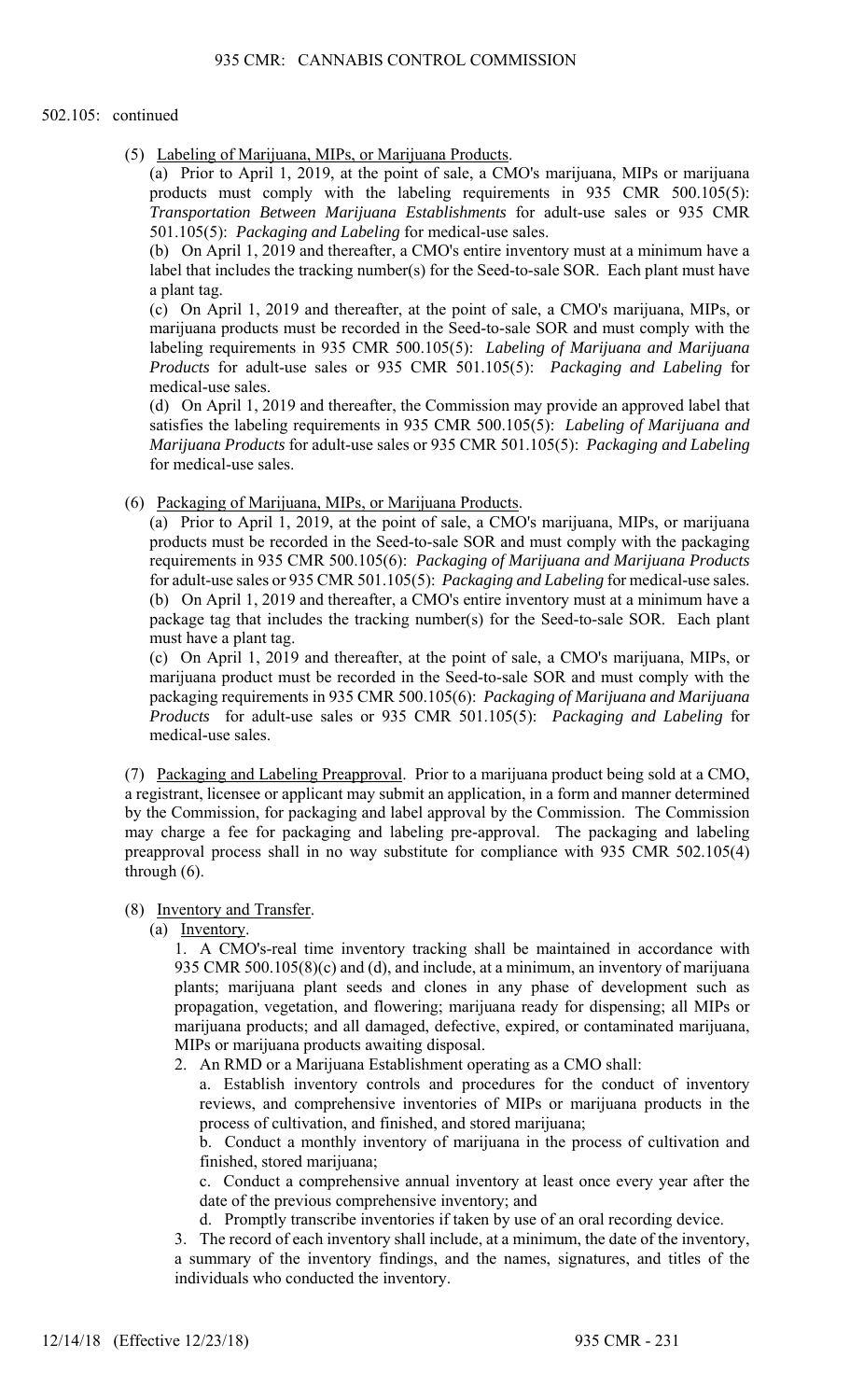4. A CMO must implement procedures for virtual, *i.e*., electronic, separation of medical-use and adult-use marijuana, MIPs, and marijuana products subject to Commission approval. The use of plant or package tags in the Seed-to-sale SOR may constitute sufficient separation.

5. After Program Transfer, an RMD shall enter its entire inventory into the Seed-to-sale SOR in a form and manner determined by the Commission.

a. On April 1, 2019 and thereafter, an RMD must attach plant tags to all marijuana clones and plants and attach package tags to all finished marijuana, MIPs and marijuana products and enter any remaining inventory, including seeds, into the Seed-to-sale SOR. The failure to enter inventory into the Seed-to-sale SOR may result in the suspension or revocation of an RMD registration or Marijuana Establishment license.

b. The use of the Seed-to-sale SOR does not preclude an RMD from using a secondary electronic tracking system so long as it otherwise complies with 935 CMR 501.105: *Operational Requirements for Registered Marijuana Dispensaries*.

The RMD must seek approval from the Commission to integrate the secondary system with the Seed-to-sale SOR designated by the Commission.

6. On April 1, 2019 and thereafter, a CMO must maintain, at a minimum, electronic separation of medical- and adult-use marijuana, MIPs, and marijuana products in the Seed-to-sale SOR.

(b) Transfer of Product. Subject to marijuana product or MIPs being entered into the Seed-to-sale SOR, an RMD may transfer product to a Marijuana Establishment; and a Marijuana Establishment may transfer product to an RMD as long as there is no violation of the dosing limitations set forth in 935 CMR 500.150(4): *Dosing Limitations*.

Such transfers cannot violate provisions protecting patient supply under 935 CMR 502.140(9). An RMD must limit its transfer of inventory of seeds, plants, and usable marijuana to reflect the projected needs of registered Qualifying Patients.

(c) Sale of Product.

1. Medical-use marijuana or MIPs, may be sold to Qualifying Patients or caregivers only if it has been tested by an Independent Testing Laboratory registered or licensed at the time of sale to test medical use marijuana in compliance with M.G.L. c. 94G, M.G.L. c. 94I, 935 CMR 501.000: *Medical Use of Marijuana*, and 935 CMR 500.000: *Adult Use of Marijuana*.

2. Marijuana or marijuana products may be sold to adult-use consumers if it has been tested by an Independent Testing Laboratory that is licensed at the time of sale to test adult use marijuana in compliance with M.G.L. c. 94G, and 935 CMR 500.000: *Adult Use of Marijuana*.

3. Before April 1, 2019, at a minimum at the point of sale or prior to the point of sale, a CMO must designate whether marijuana or marijuana products are intended for sale for adult use through the Seed to sale SOR. Products shall be transferred to the appropriate license within the Seed-to-sale SOR prior to sale. After the point of sale, there shall be a reconciliation of that inventory in the SOR.

4. On April 1, 2019 and thereafter, at a minimum at the point of sale or prior to the point of sale, a CMO must designate whether marijuana or MIPs, or marijuana products are intended for sale for adult use or medical use through the SOR. Products shall be transferred to the appropriate license within the Seed-to-sale SOR prior to sale. After the point of sale, there shall be a reconciliation of that inventory in the SOR.

5. To the extent a CMO conducts adult use retail sales, it is subject to the laws governing taxation in the

Commonwealth including, but not limited to, the laws regarding taxation, filing, audit and seizure

(9) Record Keeping. A CMO shall comply with 935 CMR 500.105(9): *Record Keeping* and 935 CMR 501.105(9): *Record Keeping*.

(10) Liability Insurance Coverage or Maintenance of Escrow.

(a) A CMO shall obtain and maintain general liability insurance coverage for no less than \$1,000,000 per occurrence and \$2,000,000 in aggregate, annually, and product liability insurance coverage for no less than \$1,000,000 per occurrence and \$2,000,000 in aggregate, annually, except as provided in 935 CMR 502.105(10)(b) or otherwise approved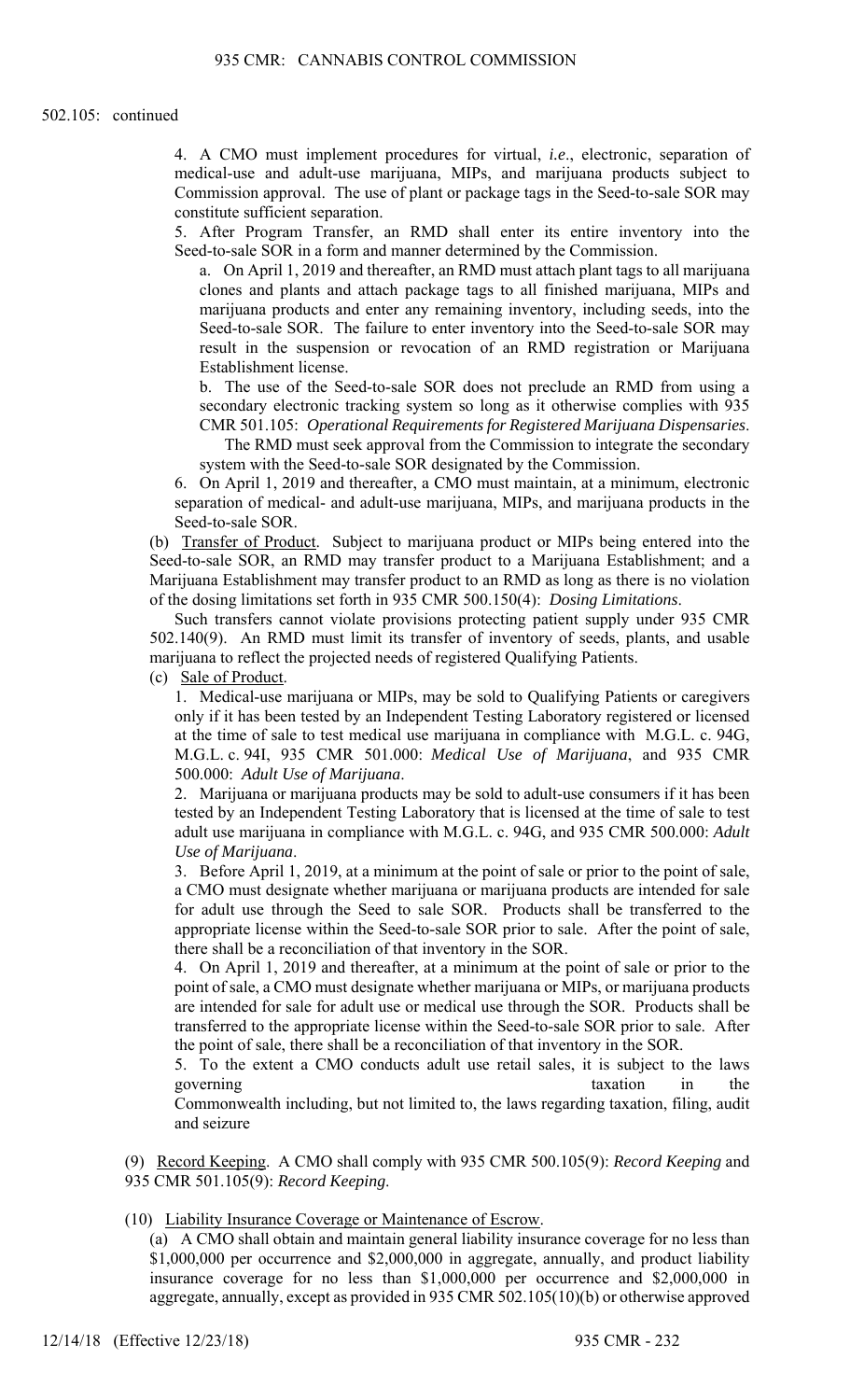by the Commission. The deductible for each policy shall be no higher than \$5,000 per occurrence.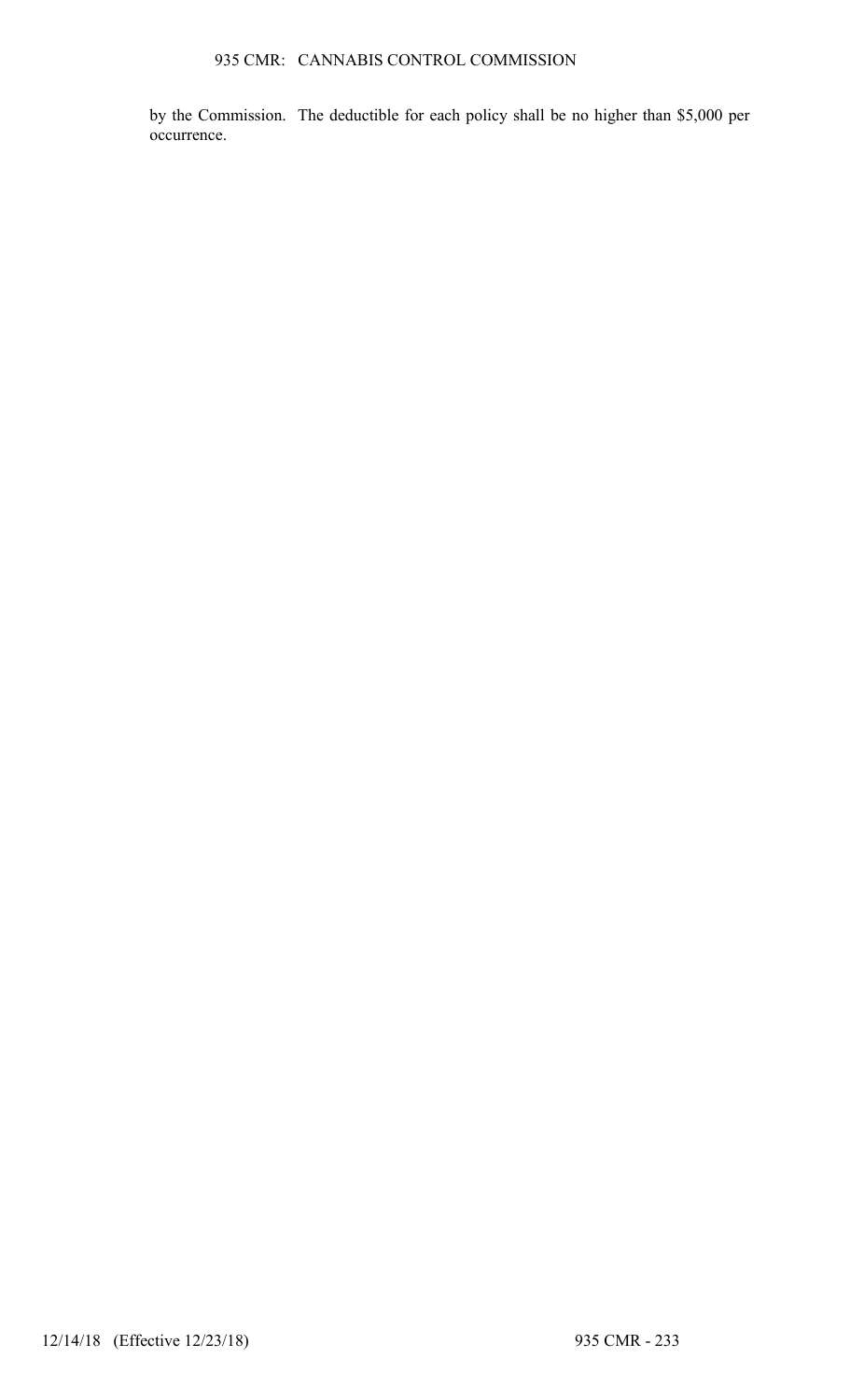(b) A CMO that documents an inability to obtain minimum liability insurance coverage as required by 935 CMR 502.105(10)(a) may place in escrow a sum of no less than \$250,000 or such other amount approved by the Commission, to be expended for coverage of liabilities.

(c) The escrow account required pursuant to 935 CMR 502.105(10)(b) must be replenished within ten business days of any expenditure.

(d) Reports documenting compliance with 935 CMR 502.105(10) shall be made in a manner and form determined by the Commission pursuant to 935 CMR 500.000: *Adult Use of Marijuana* and 935 CMR 501.105(13): *Reports to the Commission*.

(11) Storage Requirements. A CMO shall comply with both 935 CMR 500.105(11): *Storage Requirements* and 935 CMR 501.105(4): *RMD Storage Requirements*.

(12) Waste Disposal.

(a) All recyclables and waste, including organic waste composed of or containing finished marijuana, MIPs, or marijuana products, shall be stored, secured, and managed in accordance with applicable state and local statutes, ordinances, and regulations.

(b) Liquid waste containing marijuana or by-products of marijuana processing shall be disposed of in compliance with all applicable state and federal requirements including, but not limited to, for discharge of pollutants into surface water or groundwater (Massachusetts Clean Waters Act, M.G.L. c. 21, §§ 26 through 53; 314 CMR 3.00: *Surface Water Discharge Permit Program*; 314 CMR 5.00: *Groundwater Discharge Program*; 314 CMR 12.00: *Operation Maintenance and Pretreatment Standards for Wastewater Treatment Works and Indirect Dischargers*; the Federal Clean Water Act, 33 U.S.C. 1251 *et seq*., the National Pollutant Discharge Elimination System Permit Regulations at 40 CFR Part 122, 314 CMR 7.00: *Sewer System Extension and Connection Permit Program*), or stored pending disposal in an industrial wastewater holding tank in accordance with 314 CMR 18.00: *Industrial Wastewater Holding Tanks and Containers*.

(c) Organic material, recyclable material and solid waste generated at a CMO shall be redirected or disposed of as follows:

1. Organic and recyclable material shall be redirected from disposal in accordance with the waste disposal bans described at 310 CMR 19.017: *Waste Bans*.

2. To the greatest extent feasible:

a. Any recyclable material as defined in 310 CMR 16.02: *Definitions* shall be recycled in a manner approved by the Commission; and

b. Any remaining marijuana waste shall be ground and mixed with other organic material as defined in 310 CMR 16.02: *Definitions* such that the resulting mixture renders the marijuana unusable for its original purpose. Once such marijuana waste has been rendered unusable, the mixture may be composted or digested at an aerobic or anaerobic digester at an operation that is in compliance with the requirements of 310 CMR 16.00: *Site Assignment Regulations for Solid Waste Facilities*.

3. Solid waste containing cannabis waste generated by CMO may be ground up and mixed with solid wastes such that the resulting mixture renders the cannabis unusable for its original purposes. Once such cannabis waste has been rendered unusable, it may be brought to a solid waste transfer facility or a solid waste disposal facility (*e.g*., landfill or incinerator) that holds a valid permit issued by the Department of Environmental Protection or by the appropriate state agency in the state in which the facility is located; or

(d) No fewer than two Marijuana Establishments or RMD Agents must witness and document how the marijuana waste is disposed or otherwise handled (recycled, composted, etc.) in accordance with 935 CMR 502.105(12).

(e) A CMO must accept at no charge unused, excess, or contaminated marijuana or MIPs from a registered Qualifying Patient, personal caregiver and shall destroy it as provided in 935 CMR 502.105(12) and maintain a written record of such disposal, which shall include the name of the supplying registered Qualifying Patient or personal caregiver if applicable.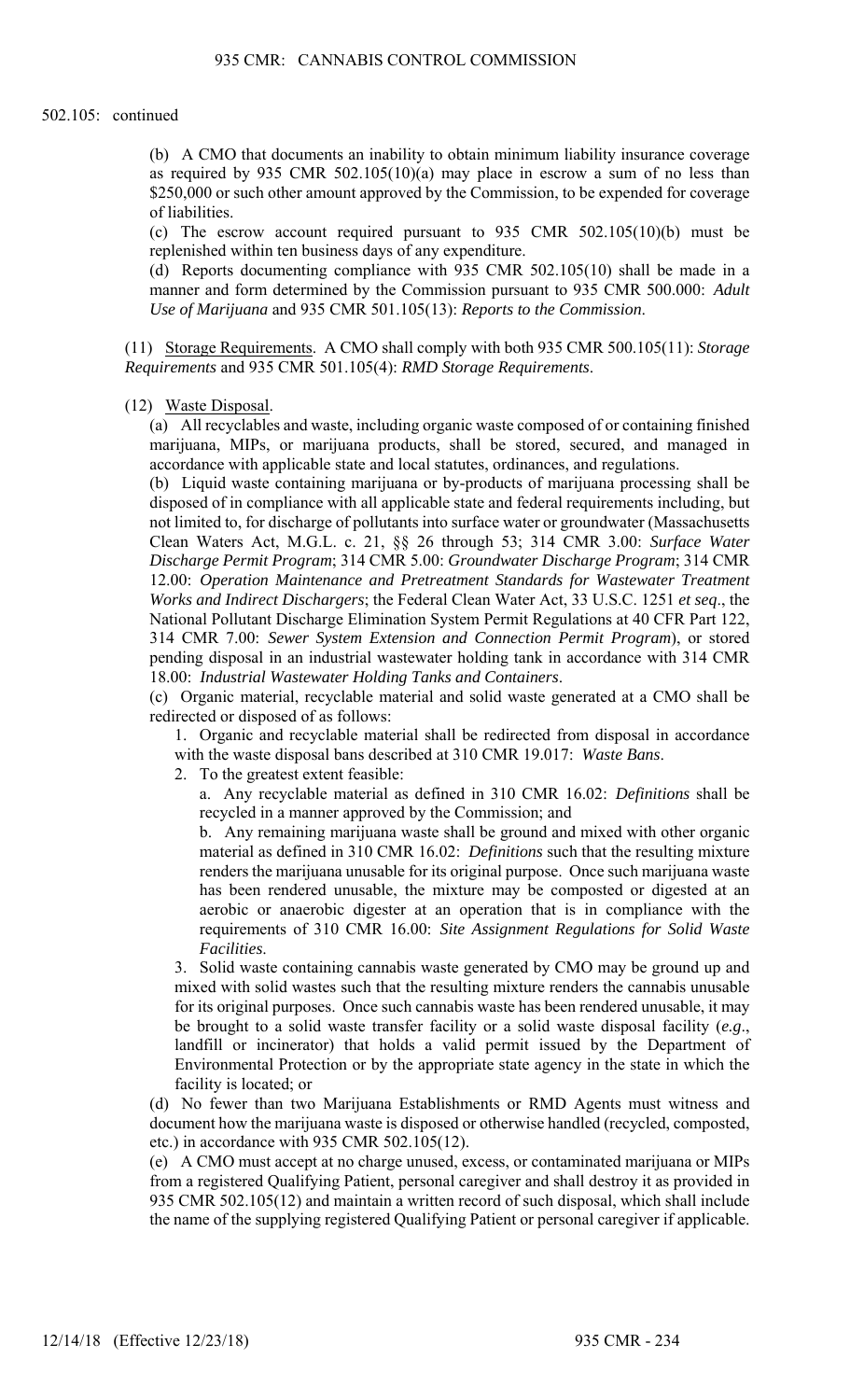(f) When marijuana, MIPs or marijuana products or waste is disposed or handled, the CMO must create and maintain an electronic record of the date, the type and quantity disposed or handled, the manner of disposal or other handling, the location of disposal or other handling, and the names of the two agents present during the disposal or other handling, with their signatures. CMOs shall keep these records for at least three years. This period shall automatically be extended for the duration of any enforcement action and may be extended by an order of the Commission.

On April 1, 2019 and thereafter, the disposal of marijuana, MIPs or marijuana products must be recorded and tracked in the Seed-to-sale SOR.

(13) Transportation.

(a) Any transport of adult-use marijuana and marijuana products is governed by 935 CMR 500.105(13): *Transportation Between Marijuana Establishments*; and any transport or delivery of medical-use marijuana and MIPs is governed by 935 CMR 501.105(3), (6) and (16) and 935 CMR 501.110(5): *Registered Marijuana Dispensary Transportation of Marijuana and MIPs*.

(b) A CMO can transport adult-use and medical-use marijuana, MIPs and marijuana products if it is appropriately registered and licensed to do so. Where a CMO is transporting both adult-use and medical-use marijuana, MIPs and marijuana products, the CMO must comply with the more restrictive security provisions.

(c) A CMO is prohibited from delivering adult-use marijuana for purposes other than commercial use by a licensed Marijuana Establishment. Any vehicle authorized to transport medical-use marijuana for delivery to a private residence cannot transport adult-use marijuana at the same time.

(14) Access to the Commission, State and Local Officials and Agencies, Law Enforcement and Emergency Responders.

- (a) The following individuals shall have access to a CMO or CMO transportation vehicle: 1. Representatives of the Commission acting in the course of their authority under the adult-use marijuana laws, St. 2016, c. 334 as amended by St. 2017, c. 55; M.G.L. c. 94G; 935 CMR 500.000: *Adult Use of Marijuana*; M.G.L. c. 94I; 935 CMR 501.000: *Medical Use Marijuana* and 935 CMR 502.000: *Colocated Adult-use and Medical-use Marijuana Operations*;
	- 2. Commission Designee(s); and

3. Law enforcement authorities and emergency responders acting within their lawful jurisdiction.

(b) 935 CMR 502.000: *Cololated Adult-use and Medical-use Marijuana Operations* shall not be construed to prohibit access to state and local officials and agencies acting within their lawful jurisdiction.

(15) Energy Efficiency and Conservation. A CMO must comply with 935 CMR 500.105(15): *Energy Efficiency and Conservation*.

(16) Bond. A CMO must comply with 935 CMR 500.105(16): *Bond*.

(17) Social Equity Program. A CMO must comply with 935 CMR 500.105(17): *Social Equity Program*. For purposes of 935 CMR 502.105(17), "Marijuana Establishment" wherever it appears in 935 CMR 500.105(17) shall mean CMO.

### 502.110: Security Requirements

(1) General Requirements. A CMO shall implement sufficient security measures to deter and prevent unauthorized entrance into areas containing marijuana and theft of marijuana at the CMO. Security measures taken by the CMO to protect the premises, registered Qualifying Patients, personal caregivers, employees, Marijuana Establishment agents, RMD agents, consumers and general public shall include, but not be limited to the following:

(a) Positively identifying individuals seeking access to the premises of the CMO to limit access solely to individuals 21 years of age or older, or registered Qualifying Patients or personal caregivers;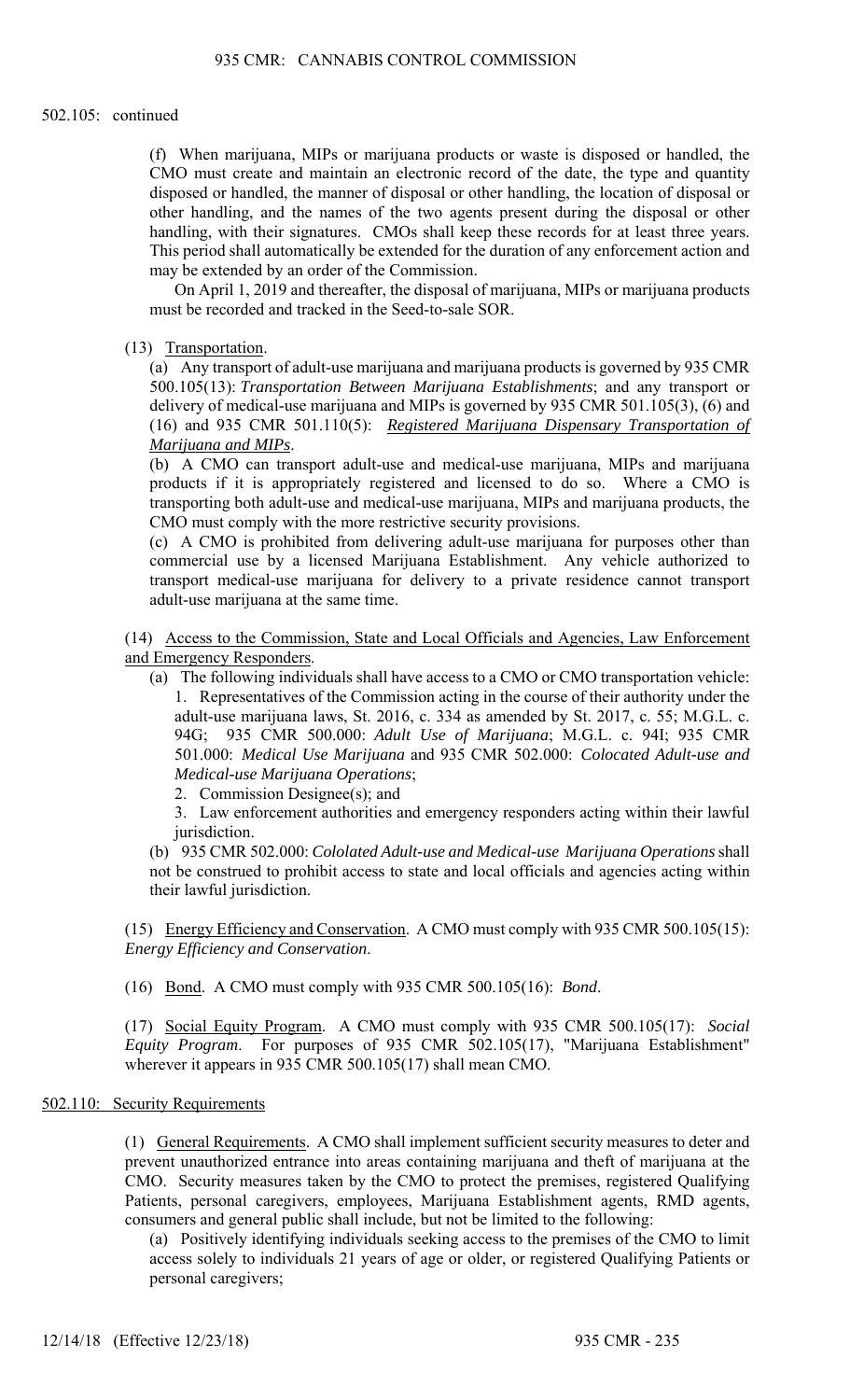#### 502.110: continued

(b) Adopting procedures to prevent loitering and ensure that only individuals engaging in activity expressly or by necessary implication permitted by M.G.L. c. 94I; 935 CMR 500.000: *Adult Use of Marijuana* and 935 CMR 501.000: *Medical Use of Marijuana* and are allowed to remain on the premises;

(c) Disposing of marijuana in accordance with 935 CMR 502.105(12) in excess of the quantity required for normal, efficient operation as established within 935 CMR 502.105; (d) Securing all entrances to the CMO to prevent unauthorized access;

(e) Establishing limited access areas pursuant to 935 CMR 502.110(4), which shall be accessible only to specifically authorized personnel limited to include only the minimum number of employees essential for efficient operation;

(f) Storing all finished marijuana, MIPs or marijuana products in a secure, locked safe or vault in such a manner as to prevent diversion, theft and loss;

(g) Keeping all safes, vaults and any other equipment or areas used for the production, cultivation, harvesting, processing or storage of marijuana, MIPs or marijuana products securely locked and protected from entry, except for the actual time required to remove or replace marijuana;

(h) Keeping all locks and security equipment in good working order;

(i) Prohibiting keys, if any, from being left in the locks or stored or placed in a location accessible to persons other than specifically authorized personnel;

(j) Prohibiting accessibility of security measures, such as combination numbers, passwords or electronic or biometric security systems, to persons other than specifically authorized personnel;

(k) Ensuring that the outside perimeter of the CMO is sufficiently lit to facilitate surveillance, where applicable;

(l) Ensuring that all marijuana, MIPs or marijuana products are kept out of plain sight and are not visible from a public place without the use of binoculars, optical aids or aircraft;

(m) Developing emergency policies and procedures for securing all product following any instance of diversion, theft or loss of marijuana, and conduct an assessment to determine whether additional safeguards are necessary;

(n) Developing sufficient additional safeguards as required by the Commission for CMOs that present special security concerns; and

(o) Sharing the CMO's security plan and procedures with law enforcement authorities and fire services and periodically updating law enforcement authorities and fire services if the plans or procedures are modified in a material way.

## (2) Alternate Security Provisions.

(a) Notwithstanding the requirements specified in 935 CMR 502.110(1), (5) and (6), if a CMO has provided other, specific safeguards that may be regarded as an adequate substitute for those requirements, such measures may be taken into account by the Commission in evaluating the overall required security measures.

(b) The applicant, registrant or licensee shall submit a request for an alternative security provision to the Commission on a form as determined and made available by the Commission. Upon receipt of the form, the Commission shall submit the request to the chief law enforcement officer in the municipality where the CMO is located or will be located. The Commission shall request that the chief law enforcement officer review the request and alternative security provision requested and, within 30 days:

1. certify the sufficiency of the requested alternate security provision; or

2. provide the Commission with a statement of reasons why the alternative security provision is not sufficient in the opinion of the chief law enforcement officer.

The Commission shall take the chief law enforcement officer's opinion under consideration in determining whether to grant the alternative security provision, provided that it shall not be determinative. If no response is received from the chief law enforcement officer or a designee within 30 days of submitting the request to the chief law enforcement officer, the Commission shall proceed with a determination.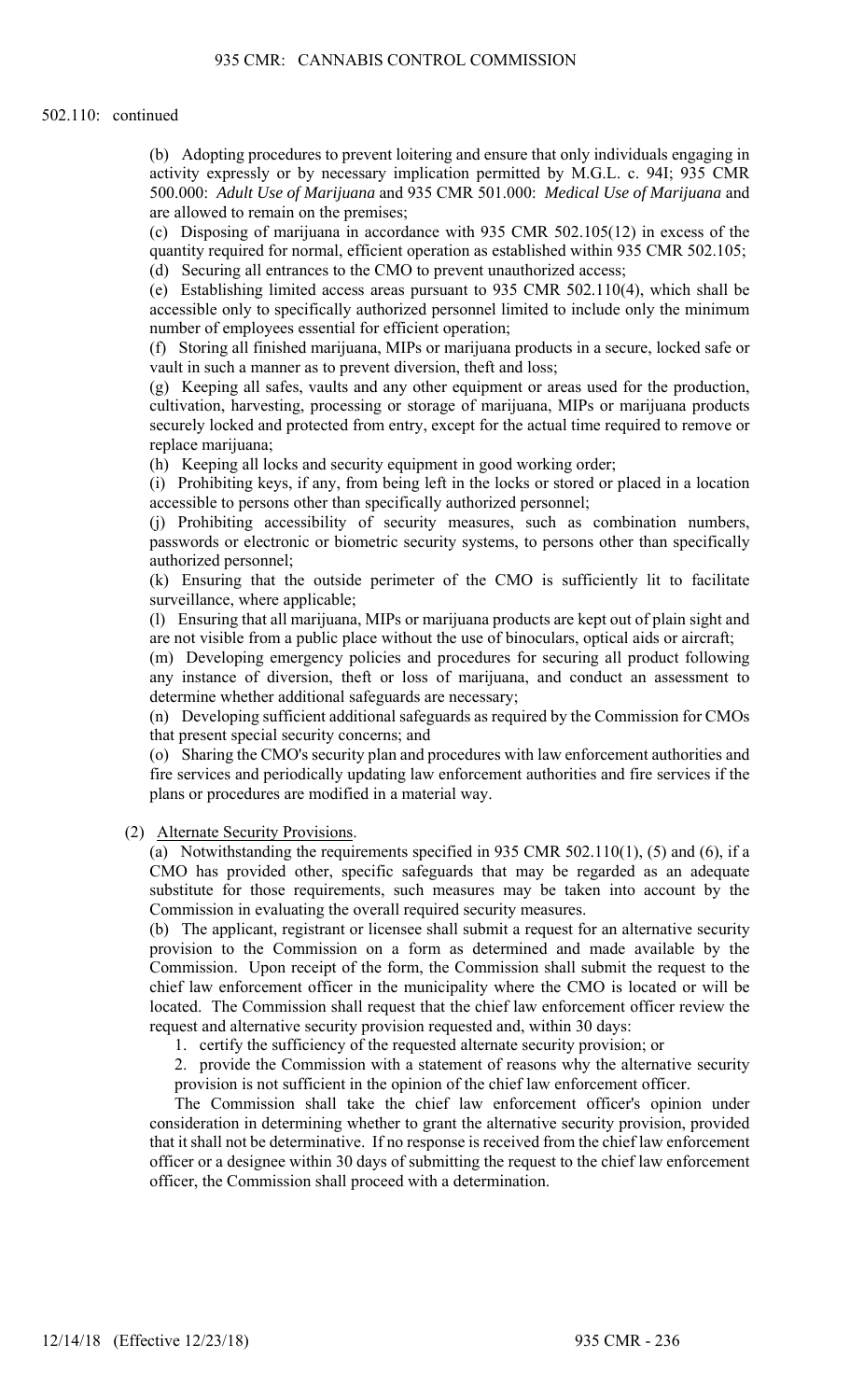#### 502.110: continued

(3) Buffer Zone. The property where the proposed CMO is to be located, at the time the license application is received by the Commission, is not located within 500 feet of a preexisting public or private school providing education in kindergarten or any of grades one through 12, unless a city or town adopts an ordinance or bylaw that reduces the distance requirement. The distance under 935 CMR 502.110 shall be measured in a straight line from the nearest point of the property line in question to the nearest point of the property line where the CMO is or will be located.

# (4) Limited Access Areas.

(a) All limited access areas must be identified by the posting of a sign that shall be a minimum of 12" x 12" and which states: "Do Not Enter-limited Access Area-access Limited to Authorized Personnel Only" in lettering no smaller than one inch in height.

(b) All limited access areas shall be clearly described by the filing of a diagram of the registered premises, in the form and manner determined by the Commission, reflecting entrances and exits, walls, partitions, counters, vegetation, flowering, processing, production, storage, disposal and retail sales areas.

(c) Access to limited access areas shall be limited to persons that are essential to operations in these areas and specifically permitted by the RMD or Marijuana Establishment; representatives of the Commission acting in accordance with their authority under the adult-use, medical-use and colocated-operations laws; Commission designee(s); and law enforcement authorities; and emergency responders acting within their lawful jurisdiction.

(d) Employees of the CMO shall visibly display an employee identification badge issued by the CMO or the Commission at all times while at the CMO or transporting marijuana.

(e) All outside vendors, contractors and visitors shall obtain a visitor identification badge prior to entering a limited access area, and shall be escorted at all times by a marijuana establishment agent or RMD agent authorized to enter the limited access area. The visitor identification badge shall be visibly displayed at all times while the visitor is in any limited access area. All visitors must be logged in and out and that log shall be available for inspection by the Commission at all times. All visitor identification badges shall be returned to the CMO upon exit.

(5) Security and Alarm Requirements for CMOs Operating Enclosed Areas. A CMO must comply with 935 CMR 500.110(5): *Security and Alarm Requirements for Marijuana Establishments Operating Enclosed Areas*. For purposes of 935 CMR 502.110(5), "Marijuana Establishment" wherever it appears in 935 CMR 500.110(5) shall mean CMO.

(6) Security and Alarm Requirements for CMOs Operating an Open Cultivation Facility. A CMO operating an open cultivation facility must comply with 935 CMR 500.110(6): *Security and Alarm Requirements for Marijuana Establishments Operating an Open Cultivation Facility*. For purposes of 935 CMR 502.110(6), "Marijuana Establishment" wherever it appears in 935 CMR 500.110(6) shall mean CMO.

(7) Incident Reporting. A CMO must comply with 935 CMR 500.110(7): *Incident Reporting*. For purposes of 935 CMR 502.110(7), "Marijuana Establishment" wherever it appears in 935 CMR 500.110(7) shall mean CMO.

(8) Security Audits. A CMO shall comply with 935 CMR 500.110(8): *Security Audits* and 935 CMR 501.110(7): *Incident Reporting*.

# 502.120: Additional Operational Requirements for Cultivation

An RMD that cultivates marijuana for adult-use must comply with 935 CMR 500.120: *Additional Operating Requirements for Indoor and Outdoor Marijuana Cultivators*.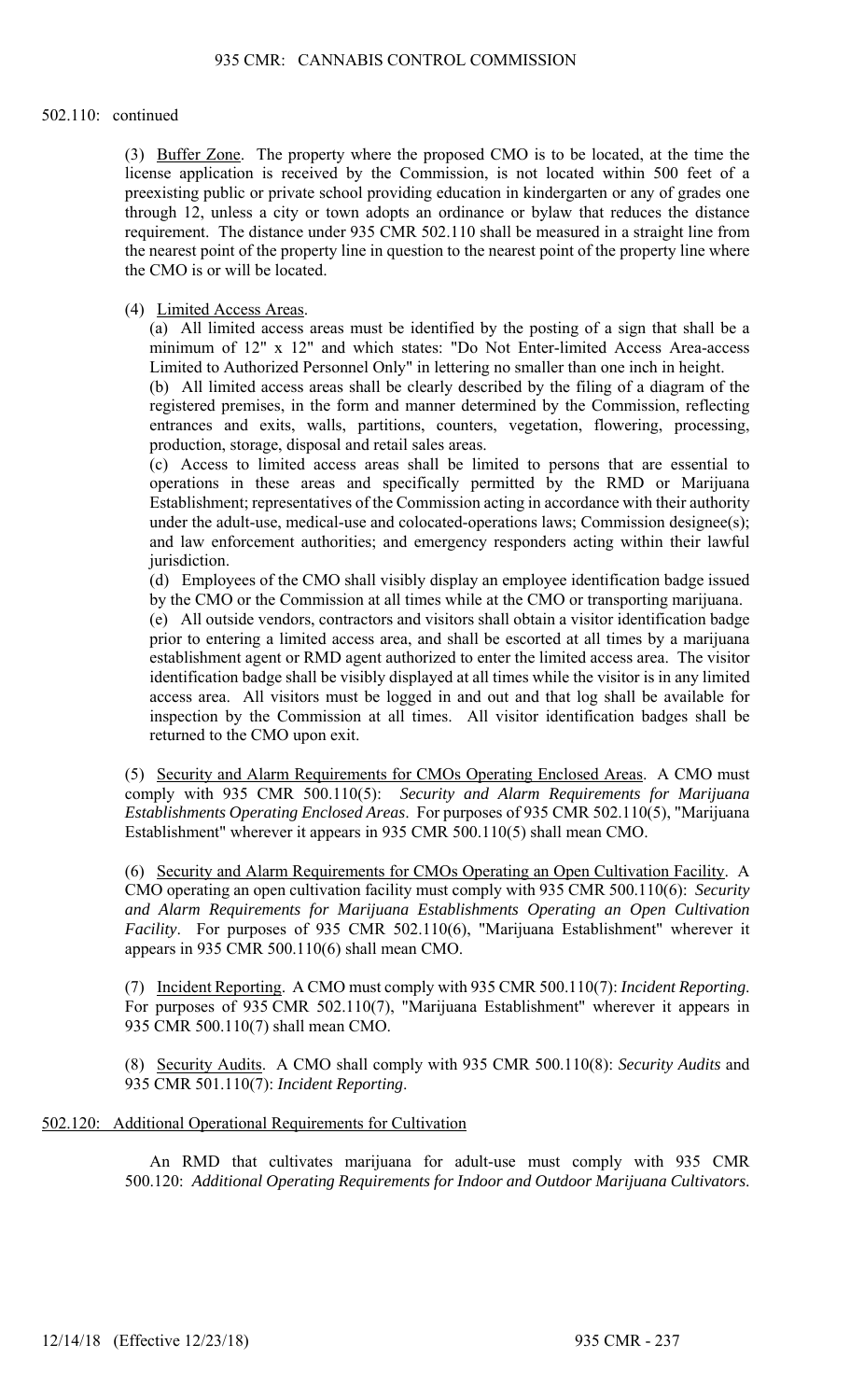## 502.130: Additional Operating Requirements for Product Manufacturing

At the point of initial production, a CMO's marijuana or MIPs that are tracked for medical use in the Seed-to-sale SOR must comply with 935 CMR 501.105(3): *Requirements for Handling and Testing Marijuana and for Production of MIPs*. At the point of initial production, a CMO's marijuana or marijuana products that are tracked for adult-use in the Seed-to-sale SOR must comply with 935 CMR 500.130: *Additional Operating Requirements for Marijuana Product Manufacturers*.

# 502.140: Additional Operational Requirements for Retail Sales

(1) In addition to the general operational requirements for CMOs required under 935 CMR 502.105*,* CMOs engaged in retail sales shall comply with additional operational requirements for CMOs under 935 CMR 502.140.

(2) On-premises Verification of Identification for CMOs. Upon entry into the premises of a CMO by an individual, an RMD agent or marijuana establishment agent shall immediately inspect the individual's proof of identification and determine that the individual is 21 years of age or older. A patient registration card is not sufficient proof of age.

(a) If the individual is between 18 and 21 years of age, he or she shall not be admitted unless they produce an active patient registration card issued by the DPH or the Commission.

(b) If the individual is younger than 18 years old, he or she shall not be admitted without an active patient registration card and a personal caregiver with an active patient registration card.

(c) In addition to the patient registration card, registered Qualifying Patients 18 years of age and older and personal caregivers must also produce proof of identification.

(3) Limitation on Sales. A CMO must comply with requirements related to limitation on sales provided in 935 CMR 500.140(4): *Limitations on Sales*.

(4) Unauthorized Sales and Right to Refuse Sales. A CMO must comply with 935 CMR 500.140(5): *Unauthorized Sales and Right to Refuse Sales*.

(5) Recording Sales. A CMO must comply with 935 CMR 500.140(6): *Recording Sales*. In addition, a colocated retailer shall maintain and provide to the Commission on a biannual basis accurate sales data collected by the licensee during the six months immediately preceding this application to ensure an adequate supply of marijuana and MIPs or marijuana products under 935 CMR 500.140(10): *Patient Supply*.

(6) Physical Separation of Marijuana and MIPs or Marijuana Products for Medical or Adult Use. A CMO shall provide for physical separation between medical- and adult-use sales areas. Separation may be provided by a temporary or semi-permanent physical barrier, such as a stanchion, that, in the opinion of the Commission, adequately separates sales areas of MIPs for medical-use from sales areas of marijuana products for adult-use for the purpose of patient confidentiality.

(a) A CMO shall provide for separate lines for sales of marijuana or MIPs for medical-use from marijuana products for adult-use within the sales area, provided that the holder of a patient registration card may use either line and shall not be limited only to the medical-use line, so long as the CMO can record the patient's transaction in accordance with 935 CMR 501.105(5)(d).

(b) A CMO shall additionally provide a patient consultation area, an area that is separate from the sales floor that is enclosed to allow privacy and for confidential visual and auditory consultation with Qualifying Patients.

(c) A CMO's patient consultation area must have signage stating, "Consultation Area". The private consultation area must be separate from the sales area. It must be accessible by a Qualifying Patient or caregiver without having to traverse a Limited Access Area.

(d) A CMO shall use best efforts to prioritize patient and caregiver identification verification and physical entry into its retail area.

(7) Consumer and Patient Education. A CMO must comply with the consumer education requirements under 935 CMR 500.140(8): *Consumer Education* and patient education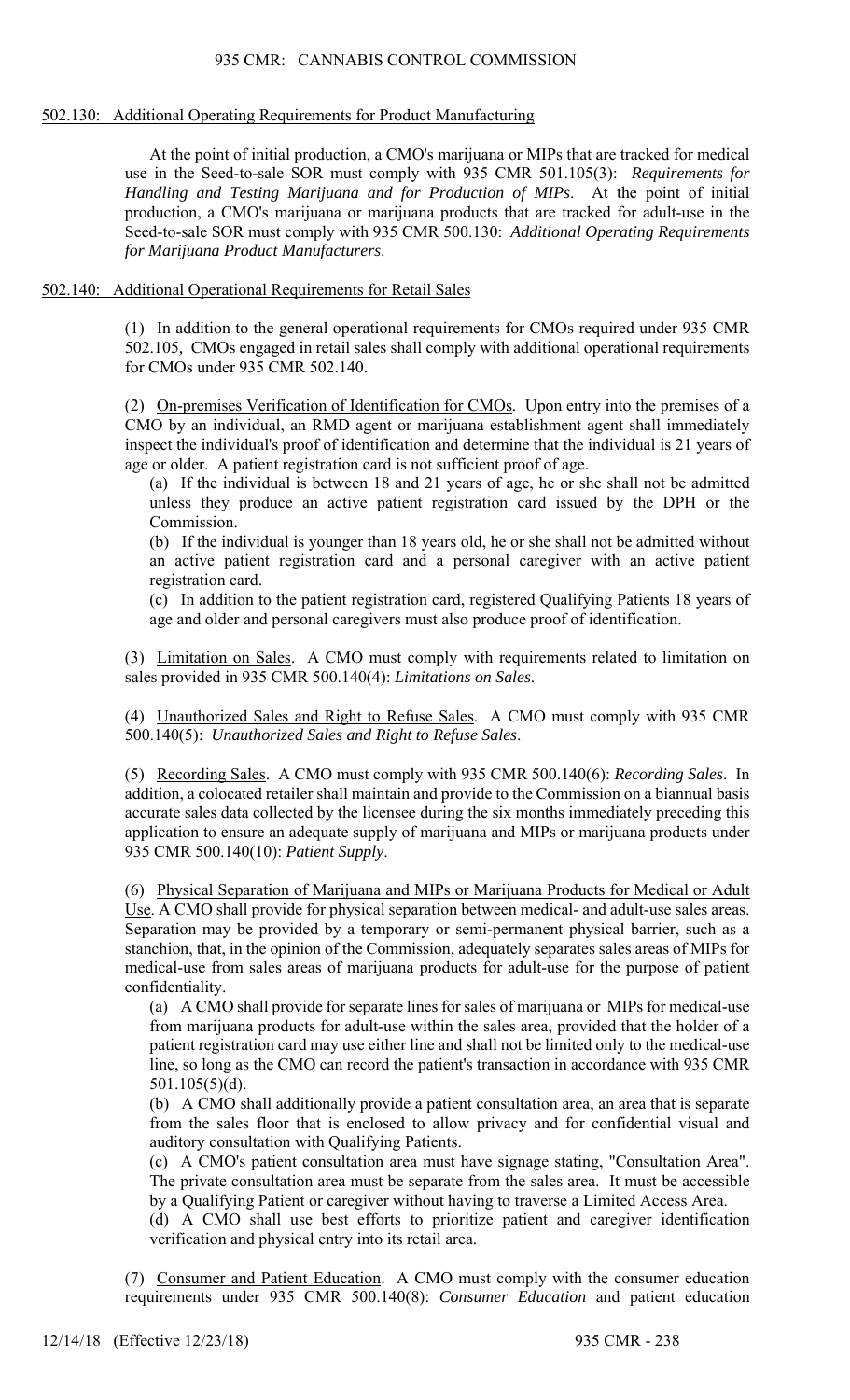# 935 CMR: CANNABIS CONTROL COMMISSION

requirements under 935 CMR 501.105(11): *Patient Education*.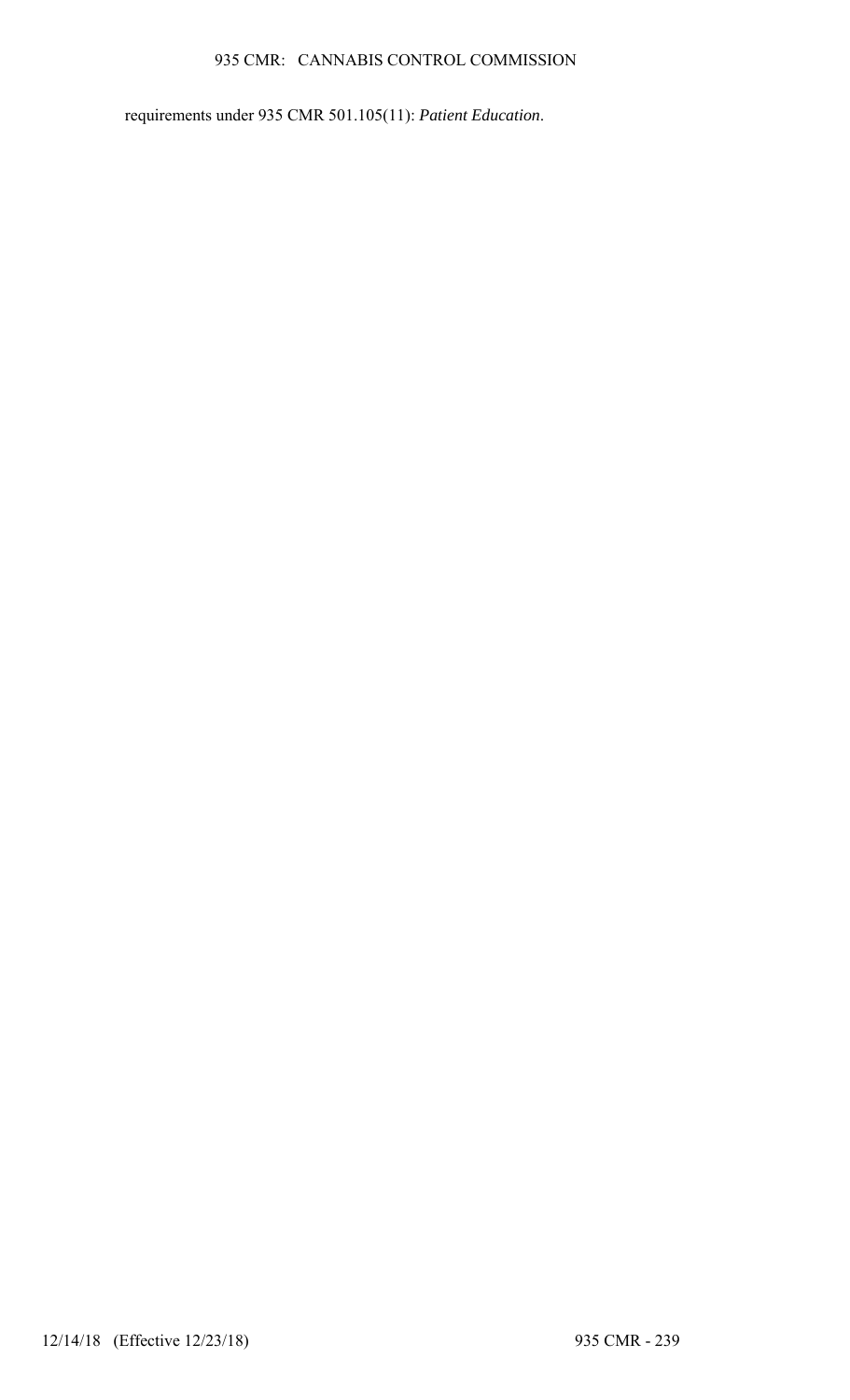(8) Testing. No marijuana, MIP or marijuana product may be sold for adult use or medical use that is not capable of being tested by an Independent Testing Laboratory in accordance with 935 CMR 502.105 $(8)(c)$ . The product must be deemed to comply with the standards required under 935 CMR 500.160: *Testing of Marijuana and Marijuana Products*.

# (9) Patient Supply.

(a) A CMO shall ensure access to a sufficient quantity and variety of marijuana products, including marijuana, for patients registered under 935 CMR 501.000: *Medical Use of Marijuana*.

1. Where the CMO has been open and dispensing for a period of less than six months, the license shall reserve 35% of the RMD's marijuana products.

2. Where the CMO has been open and dispensing for a period of six months or longer, the licensee shall maintain a quantity and variety of marijuana products for patients registered under 935 CMR 501.000: *Medical Use of Marijuana*, sufficient to meet the demand indicated by an analysis of sales data collected by the licensee during the preceding six months in accordance with 935 CMR 500.140(6) *Recording Sales*.

(b) Marijuana products reserved for patient supply shall, unless unreasonably impracticable, reflect the actual types and strains of marijuana products documented during the previous six months. If a substitution must be made, the substitution shall reflect as closely as possible the type and strain no longer available.

(c) On a quarterly basis, the CMO shall submit to the Commission an inventory plan to reserve a sufficient quantity and variety of medical-use products for registered patients, based on reasonably anticipated patient needs as documented by sales records over the preceding six months. On each occasion that the supply of any product within the reserved patient supply is exhausted and a reasonable substitution cannot be made, the CMO shall submit a report to the Commission in a form determined by the Commission.

(d) Marijuana products reserved for patient supply shall be either maintained on-site at the retailer or easily accessible at another location operated by the licensee and transferable to the retailer location within 48 hours of notification that the on-site supply has been exhausted. CMOs shall perform audits of patient supply available on a weekly basis and retain those records for a period of six months.

(e) The Commission shall, consistent with 935 CMR 500.300: *Inspections and Compliance*, inspect and audit CMOs to ensure compliance with 935 CMR 502.140. The Commission may, in addition to the issuance of a deficiency statement under 935 CMR 500.310: *Deficiency Statements* and a plan of correction under 935 CMR 500.320: *Plans of Correction*, demand that the CMO take immediate steps to replenish its reserved patient supply to reflect the amounts required under 935 CMR 502.140(9)(a). Failure to adequately address a deficiency statement or follow a plan of correction shall result in administrative action by the Commission pursuant to 935 CMR 500.450: *Marijuana Establishment License: Grounds for Denial of Renewal Applications, Suspension and Revocation* and 935 CMR 500.500: *Hearings and Appeals of Actions on Licenses*.

(f) CMOs may transfer marijuana products reserved for medical use to adult use within a reasonable period of time prior to the date of expiration provided that the product does not pose a risk to health or safety.

### 502.150: Edible MIPs or Marijuana Products

(1) At the point of final production, a CMO's marijuana and MIPs recorded for medical-use in its Seed-to-sale SOR must comply with the packaging and labeling requirements in 935 CMR 501.105(5): *Packaging and Labeling*.

(2) At the point of final production, a CMO's marijuana or marijuana products that is recorded for adult-use in its Seed-to-sale SOR must comply with the packaging, labeling, and dosing requirements in 935 CMR 500.105(5) and (6), and 935 CMR 500.150: *Edible Marijuana Products*.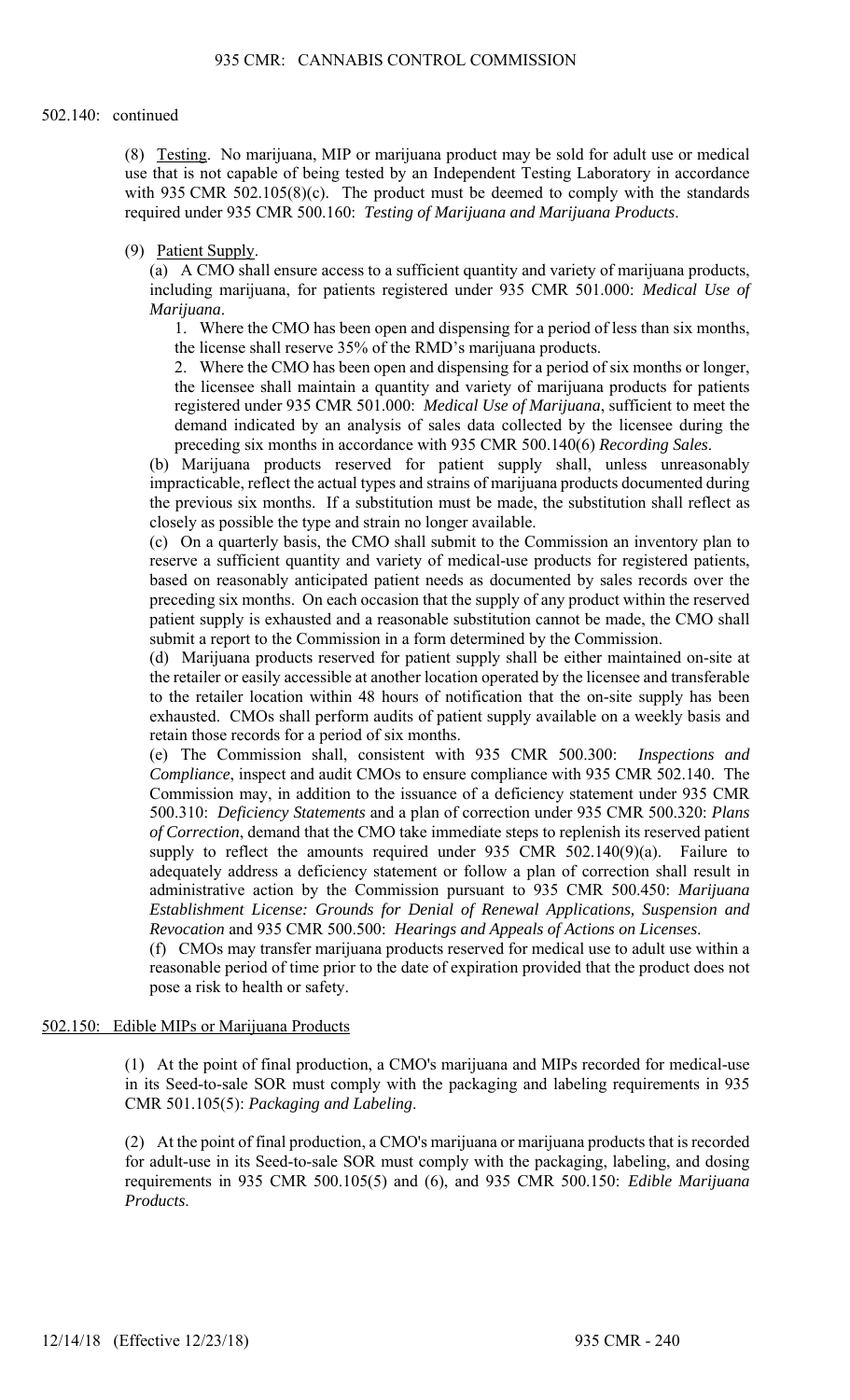#### 502.160: Testing of Marijuana, MIPs, or Marijuana Products

(1) A CMO is prohibited from selling any marijuana, MIPs, or marijuana products that have not already been tested by an Independent Testing Laboratory, in compliance with the testing protocols established by 935 CMR 500.160: *Testing of Marijuana and Marijuana Products* or 935 CMR 501.105(3): *Requirements for Handling and Testing Marijuana and for Production of MIPs*.

(a) Medical-use marijuana or MIPs, may be sold to Qualifying Patients or caregivers if it has been tested by an Independent Testing Laboratory registered at the time of sale to test medical use marijuana in compliance with M.G.L. c. 94I, and 935 CMR 501.000: *Medical Use of Marijuana*.

(b) Marijuana or marijuana products may be sold to consumers if it has been tested by an Independent Testing Laboratory that is licensed at the time of sale to test adult use marijuana in compliance with 935 CMR 500.000: *Adult Use of Marijuana*.

(2) At any time, adult-use marijuana or marijuana product must be tracked in the Seed-to-sale SOR.

(3) On April 1, 2019 or thereafter, testing of all marijuana, or MIPs marijuana products, must be tracked in the Seed-to-sale SOR.

#### 502.300: Inspections

The Commission or its agents or designees may inspect CMOs pursuant to 935 CMR 500.300: *Inspections and Compliance* and 935 CMR 501.300: *Inspection of Registered Marijuana Dispensaries* to determine the CMO's compliance with the adult-use, medical-use and colocated operations laws.

#### 502.700: Waivers

For CMOs, in addition to waiver provisions set forth in 935 CMR 500.700: *Waivers* and 935 CMR 501.700: *Waivers*, the Commission may delegate its authority to the Executive Director to waive administrative regulatory requirements under either 935 CMR 500.000: *Adult Use of Marijuana* or 935 CMR 501.000: *Medical Use of Marijuana*. The Executive Director may determine the process or manner of the waiver process, including whether a registrant, licensee or applicant is required to request a waiver in writing. There can be no waiver of statutory requirements. A waiver of the regulatory requirements cannot pose a risk to the public health, safety or welfare.

# 502.900: Severability

The provisions of 935 CMR 502.000: *Colocated Adult-use and Medical-use Marijuana Operations* are severable. If a court of competent jurisdiction declares any section, subsection, paragraph, or provision unconstitutional or invalid, the validity of the remaining provisions shall not be affected.

## REGULATORY AUTHORITY

935 CMR 502.000: St. 2017, c. 55: *An Act to Ensure Safe Access to Marijuana*, and M.G.L. c. 94G and M.G.L. c. 94I.